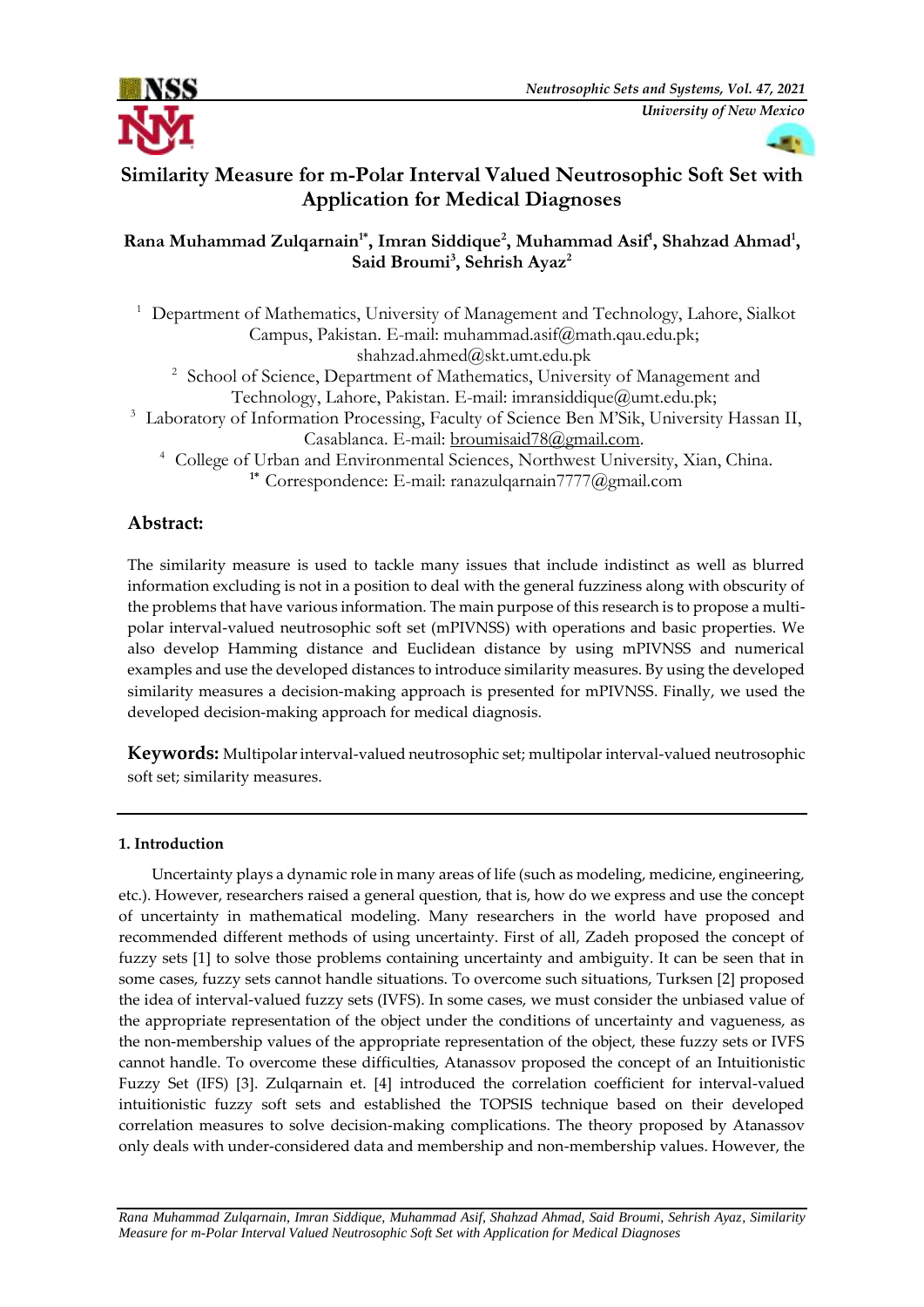IFS theory cannot deal with overall incompatibility and imprecise information. To solve this incompatible and imprecise information, Smarandache [5] proposed the idea of NS.

Molodtsov [6] proposed a general mathematical tool to deal with uncertain, ambiguous, and undefined substances, called soft sets (SS). Maji et al. [7] Extended the work of SS and defined some operations and their features. They also used the SS theory to make decisions [8]. Ali et. al. [9] Modified the Maji method of SS and developed some new operations with its properties. Sezgin and Atagun [10] proved De Morgan's SS theory and law by using different operators. Cagman and Enginoglu [11] proposed the concept of soft matrices with operations and discussed their properties. They also introduced a decision-making method to solve problems that contain uncertainty. In [12], they modified the actions proposed by Molottsov's SS. In [13], the author plans to perform some new operations on soft matrices, such as soft differential product, soft limited differential product, soft extended differential product, and weak extended differential product. Zulqarnain et al. [14, 15] discussed the Pythagorean fuzzy soft sets and established the aggregation operator and TOPSIS technique to solve the MCDM problem.

Maji [16] put forward the idea of NSS with necessary operations and characteristics. The idea of NSS possibility was put forward by Karaaslan [17] and introduced a neutrosophic soft decision method to solve those uncertain problems based on And-product. Broumi [18] developed a generalized NSS with certain operations and properties and used the proposed concept for decisionmaking. To solve the MCDM problem with single-valued neutrosophic numbers (SVNN) proposed by Deli and Subas [19], they constructed the concept of SVNN cut sets. Based on the correlation of IFS, the CC term of SVNS was introduced [20]. In [21], the idea of simplifying NS introduced some operational laws and aggregation operators, such as weighted arithmetic and weighted geometric average operator. They constructed the MCDM method based on the proposed aggregation operator. Mukherjee and Das [22] neutrosophic bipolar vague soft sets and some of its operations using. It is the combination of neutrosophic bipolar vague sets and soft sets neutrosophic bipolar vague soft sets and some of its operations. It is the combination of neutrosophic bipolar vague sets and soft sets. Zulqarnain et al. [23, 24] utilized the neutrosophic TOPSIS model to solve the MCDM problem and for the selection of suppliers in the production industry. Masooma et al. [25] by combining multipolar fuzzy sets and neutrosophic sets, developed a new concept called multi-polar neutrosophic sets. They also established various representations and instance arithmetic.

In the past few years, many mathematicians have developed various similarity measures, correlation coefficients, aggregation operators, and decision-making applications. These structures are based on different sets and provide better solutions to decision-making problems. It has multiple applications in different fields such as pattern recognition, medical diagnosis, artificial intelligence, social science, business, and multi-attribute decision-making problems. Garg [26] developed the MCDM method based on weighted cosine similarity measures under an intuitionistic fuzzy environment and used the proposed technique for pattern recognition and medical diagnoses. To measure the relative strength of IFS Garg and Kumar [27] presented some new similarity measures, they also formulated a connection number for set pair analysis (SPA) and developed some new similarity measures and weighted similarity measures based on defined SPA. Nguyen et al. [28] defined some similarity measures for PFS by using the exponential function for the membership and non-membership degrees with its several properties and relations. Peng and Garg [29] presented some diverse types of similarity measures for PFS with multiple parameters. In [30] the authors established the concept of mPNSS with its properties and operators, they also developed the distancebased similarity measures and used the proposed similarity measures for decision making and medical diagnoses. Recently, Smarandache [31] extended the concept of the SS to hypersoft set (HSS) by replacing the single-parameter function F with a multi-parameter (sub-attribute) function defined on Cartesian products of n different attributes. The established HSS is more flexible than SS and is more suitable for the decision-making environment. He also introduced the further extension of HSS,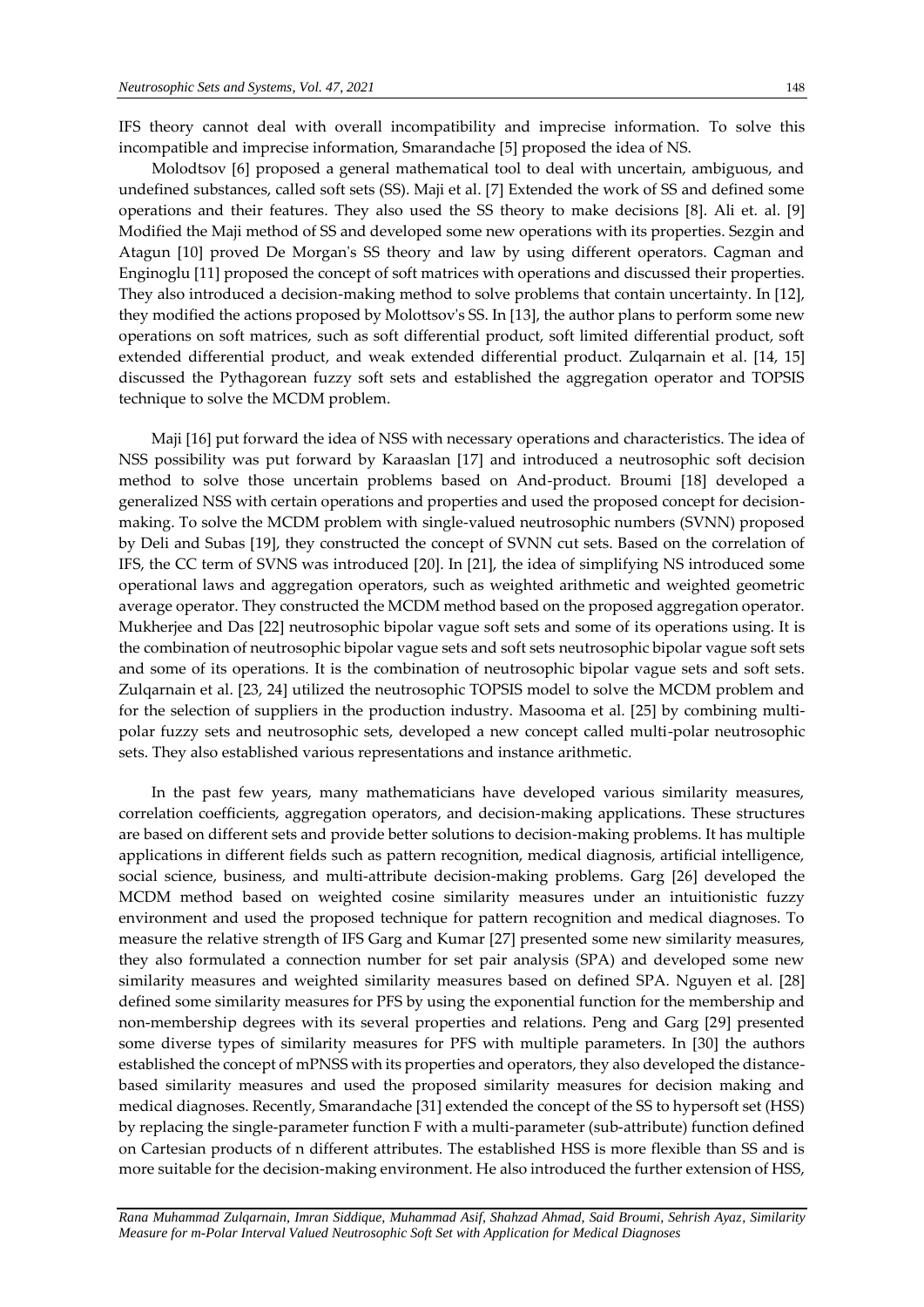such as crisp HSS, fuzzy HSS, intuitionistic fuzzy HSS, neutrosophic HSS, and plithogenic HSS. Nowadays, HSS theory and its extensions are developing rapidly. Many researchers have developed different operators and properties based on HSS and its extensions [32-44].

In this era, professionals believe that real life is moving in the direction of multi-polarization. Therefore, there is no doubt that the multi-polarization of information has played an important role in the prosperity of many fields of science and technology. In neurobiology, multipolar neurons in the brain collect a lot of information from other neurons. In information technology, multi-polar technology can be used to control a wide range of structures. In the full text, the motivation for the expansion and mixed work of this research is gradually given. We proved that under any appropriate circumstances, different hybrid structures containing fuzzy sets will be converted into special privileges of mPIVNSS. The concept of a neutrosophic environment to a multipolar interval-valued neutrosophic soft set is novel. We tend to discuss the effectiveness, flexibility, quality, and advantages of planning work and algorithms. This research will be the most versatile form and will combine data to a considerable extent, as well as appropriate medicine, engineering, artificial intelligence, agriculture, and other daily life complications. In the future, the current work may be competent for other methods and different types of mixed structures.

The following research is organized as follows: In section 2, we recollected some basic definitions which are used in the following sequel such as NS, SS, NSS, and multipolar neutrosophic set. In section 3, we proposed the mPIVNSS with its properties and operations. In section 4, distance-based similarity measures have been developed by using Hamming distance and Euclidean distance between two mPIVNSS. In section 5, we use the developed distance-based similarity measures for medical diagnoses. Finally, the conclusion and future directions are presented in section 6.

#### **2. Preliminaries**

In this section, some basic concepts have been recalled such as NS, SS, NSS, and IVNSS, etc. which are used in the following sequel.

#### **Definition 2.1** [7]

Let U be a universe and A be an NS on U is defined as  $A = \{ \langle u, u_A(u), v_A(u), w_A(u) \rangle : u \in$ *U*}, where *u*, *v*, *w*: *U* → ]0<sup>−</sup>, 1<sup>+</sup>[ and 0<sup>−</sup> ≤ *u*<sub>A</sub>(*u*) + *v*<sub>A</sub>(*u*) + *w*<sub>A</sub>(*u*) ≤ 3<sup>+</sup>.

# **Definition 2.2** [25]

Let  $u$  be the universal set and  $\epsilon$  be the set of attributes concerning  $u$ , then  $\tau_{\epsilon}$  is said to multipolar neutrosophic set if

 $\mathcal{F}_{\mathcal{E}}$  =  $\{< u, (s_i \bullet u_e(u), s_i \bullet v_e(u), s_i \bullet w_e(u)) > : u \in \mathcal{U}, e \in \mathcal{E}, i = 1, 2, 3, ..., m\},$  where  $s_i \bullet u_{\mathcal{E}},$  $s_i \bullet v_{\varepsilon}, s_i \bullet w_{\varepsilon}$ :  $\mathcal{U} \to [0, 1]$ , and  $0 \leq s_i \bullet u_{\varepsilon}(u) + s_i \bullet v_{\varepsilon}(u) + s_i \bullet w_{\varepsilon}(u) \leq 3$ ;  $i = 1, 2, 3, \dots, m$ .  $u_e$ ,  $v_e$ , and  $w_e$  represent the truth, indeterminacy, and falsity of the considered alternative.

## **Definition 2.3** [3]

Let U be the universal set and  $\mathcal E$  be the set of attributes concerning U. Let  $\mathcal P(U)$  be the power set of U and  $A \subseteq \mathcal{E}$ . A pair  $(\mathcal{F}, \mathcal{A})$  is called a soft set over U and its mapping is given as

$$
\mathcal{F}\colon \mathcal{A}\ \rightarrow \mathcal{P}(\mathcal{U})
$$

It is also defined as:

$$
(\mathcal{F}, \mathcal{A}) = \{ \mathcal{F}(e) \in \mathcal{P}(\mathcal{U}) : e \in \mathcal{E}, \mathcal{F}(e) = \emptyset \text{ if } e \neq \mathcal{A} \}
$$

**Definition 2.4** [16]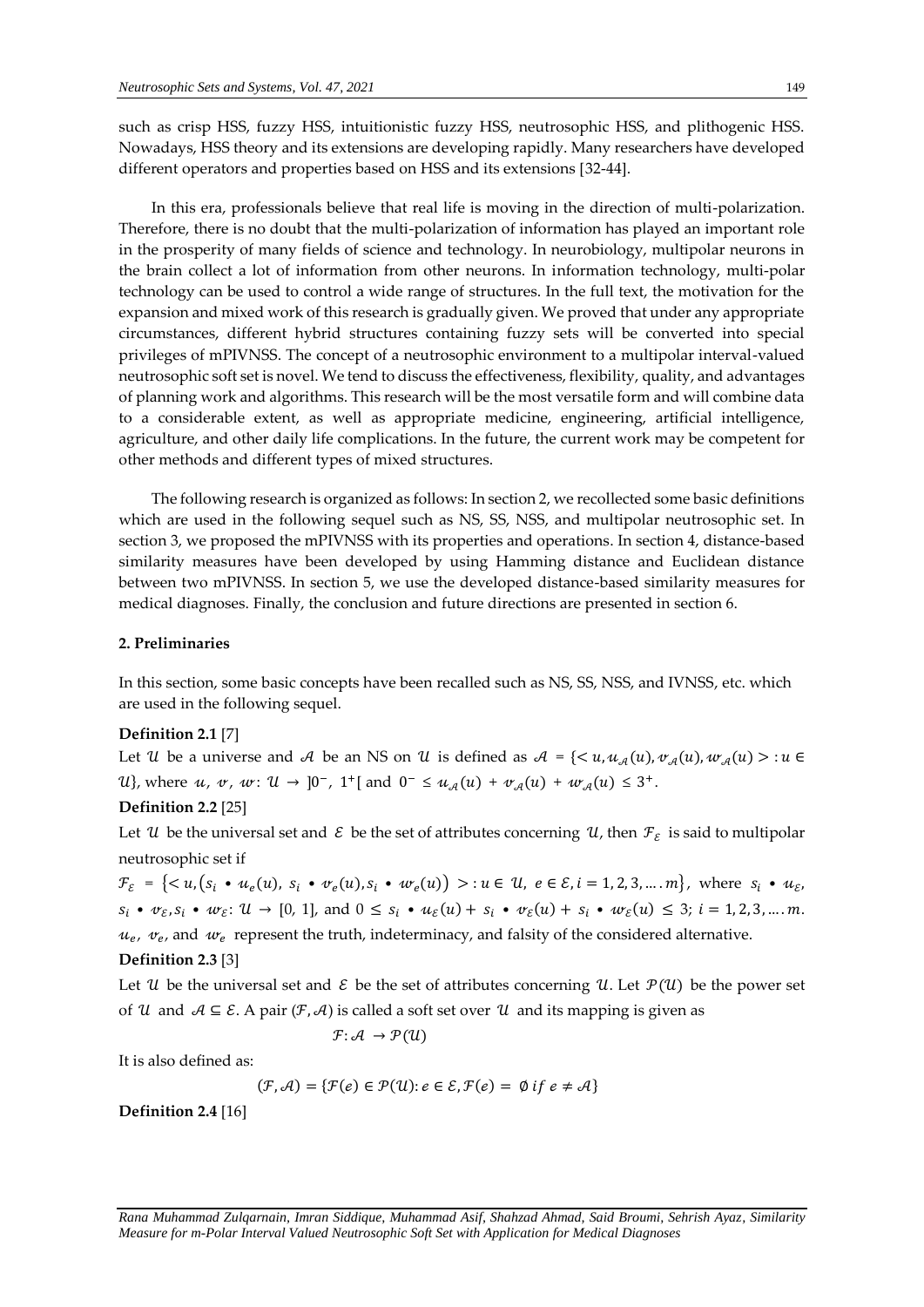Let U be the universal set and  $\mathcal E$  be the set of attributes concerning U. Let  $\mathcal P(\mathcal U)$  be the set of Neutrosophic values of  $\mathcal U$  and  $\mathcal A \subseteq \mathcal E$ . A pair  $(\mathcal F, \mathcal A)$  is called a Neutrosophic soft set over  $\mathcal U$  and its mapping is given as

### **Definition 2.5** [46]

Let **U** be a universal set, then interval valued neutrosophic set can be expressed by the set  $A =$  $\{<\mathbf{u}, \mathbf{u}_{\mathcal{A}}(\mathbf{u}), \mathbf{v}_{\mathcal{A}}(\mathbf{u}), \mathbf{w}_{\mathcal{A}}(\mathbf{u})>\}\mathbf{u}\in \mathbf{u}\}\$ , where  $\mathbf{u}_{\mathcal{A}}$ ,  $\mathbf{v}_{\mathcal{A}}$ , and  $\mathbf{w}_{\mathcal{A}}$  are truth, indeterminacy, and falsity membership functions for A respectively,  $u_{\mathcal{A}}$ ,  $v_{\mathcal{A}}$ , and  $w_{\mathcal{A}} \subseteq [0, 1]$  for each  $u \in \mathcal{U}$ . Where  $u_{\mathcal{A}}(u) = \left[ u_{\mathcal{A}}^{L}\left(u\right)\!,u_{\mathcal{A}}^{U}\left(u\right) \right]$ 

 $\mathcal{F}$ :  $\mathcal{A} \rightarrow \mathcal{P}(\mathcal{U})$ 

$$
\boldsymbol{\psi}_{\mathcal{A}}(u) = \left[\boldsymbol{\psi}_{\mathcal{A}}^{L}\left(u\right), \boldsymbol{\psi}_{\mathcal{A}}^{U}\left(u\right)\right] \\ \boldsymbol{w}_{\mathcal{A}}(u) = \left[w_{\mathcal{A}}^{U}\left(u\right), w_{\mathcal{A}}^{U}\left(u\right)\right]
$$

For each point  $u \in U$ ,  $0 \leq u_{\mathcal{A}}(u) + v_{\mathcal{A}}(u) + w_{\mathcal{A}}(u) \leq 3$  and IVN(U) represent the family of all interval valued neutrosophic sets.

#### **Definition 2.6** [45]

Let U be an initial universe set, IVN(U) denotes the set of all interval valued neutrosophic sets of U and  $\epsilon$  be a set of parameters that describe the elements of U. An interval-valued neutrosophic soft sets(ivn-soft sets) over U is a set defined by a set-valued function  $r_k$  representing a mapping  $v_k$ :  $\varepsilon$  $\rightarrow$  IVN(U) It can be written as a set of ordered pairs

$$
\boldsymbol{Y}_K = \{ (\boldsymbol{x}, \ \boldsymbol{v}_K(\boldsymbol{x})) : \boldsymbol{x} \in \boldsymbol{\mathcal{E}} \}
$$

Here,  $v_K$ , which is interval-valued neutrosophic sets, is called the approximate function of the ivnsoft sets  $\gamma_K$  and  $\nu_K(x)$  is called the x-approximate value of  $x \in \mathcal{E}$ . The subscript K in the  $\nu_K$ indicates that  $v_K$  is the approximate function of  $\gamma_K$ . Generally if  $v_K$ ,  $v_L$ ,  $v_M$ ,... will be used as an approximate function of  $\,Y_{K}$ ,  $\,Y_{L}$ ,  $\,Y_{M}$ ,..., respectively. Note that the sets of all ivn-soft sets over U will be denoted by IVNSS.

#### **3. Multi-Polar Interval Valued Neutrosophic Soft Set with Aggregate Operators and Properties**

In this section, we develop the concept of mPIVNSS and introduce some basic operations on mPIVNSS with their properties.

#### **Definition 3.1**

Let U and E are universal and set of attributes respectively, and  $\mathcal{A} \subseteq E$ , if there exists a mapping  $\Phi$ such as

#### $Φ: A \rightarrow mPIVNSS<sup>U</sup>$

Then ( $\Phi$ ,  $\mathcal{A}$ ) is called mPIVNSS over  $\mathcal U$  defined as follows

$$
Y_K = (\Phi, \mathcal{A}) = \left\{ \left( u, \Phi_{\mathcal{A}(e)}(u) \right) : e \in E, u \in \mathcal{U} \right\}, \text{where}
$$

$$
\Phi_{\mathcal{A}}(e) = \{ (e, < u, [s_i \bullet \inf u_{\mathcal{A}(e)}(u), s_i \bullet \sup u_{\mathcal{A}(e)}(u)], [s_i \bullet \inf v_{\mathcal{A}(e)}(u), s_i \bullet \sup v_{\mathcal{A}(e)}(u)], [s_i \bullet \inf w_{\mathcal{A}(e)}(u)], [s_i \bullet \inf w_{\mathcal{A}(e)}(u), s_i \bullet \sup w_{\mathcal{A}(e)}(u)] \} \}
$$

 $0 \leq s_i$  •  $sup \ u_{\mathcal{A}(e)}(u) + s_i$  •  $sup \ v_{\mathcal{A}(e)}(u) + s_i$  •  $sup \ w_{\mathcal{A}(e)}(u) \leq 3$  for all  $i \in 1, 2, 3,..., m$ ;  $e \in E$ and  $u \in U$ .

#### **Definition 3.2**

Let  $Y_A$  and  $Y_B \in m$ PIVNSS over  $U$ , then  $Y_A$  is called a multi-polar interval-valued neutrosophic soft subset of  $Y_B$ . If

 $s_i \bullet \inf u_{A(e)}(u) \leq s_i \bullet \inf u_{B(e)}(u)$ ,  $s_i \bullet \sup u_{A(e)}(u) \leq s_i \bullet \sup u_{B(e)}(u)$ 

$$
s_i \bullet \inf \, v_{A(e)}(u) \leq s_i \bullet \inf \, v_{B(e)}(u), \, s_i \bullet \sup \, v_{A(e)}(u) \leq s_i \bullet \sup \, v_{B(e)}(u)
$$

 $s_i \bullet \inf w_{A(e)}(u) \geq s_i \bullet \inf w_{B(e)}(u)$ ,  $s_i \bullet \sup w_{A(e)}(u) \geq s_i \bullet \sup w_{B(e)}(u)$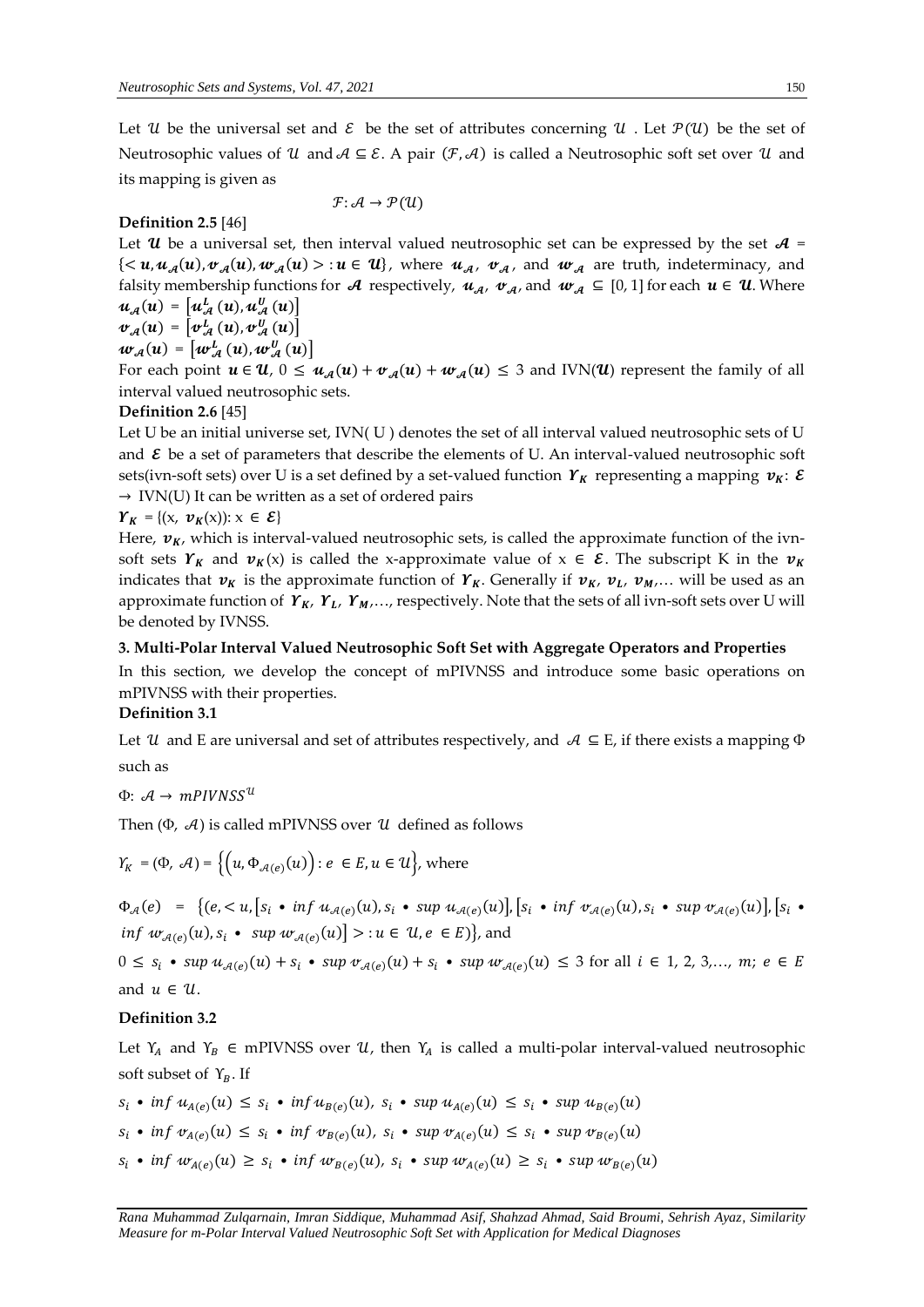for all  $i \in 1, 2, 3, \ldots, m$ ;  $e \in E$  and  $u \in \mathcal{U}$ .

**Example 1** Assume  $\mathcal{U} = \{u_1, u_2\}$  be a universe of discourse and  $E = \{x_1, x_2, x_3, x_4\}$  be a set of attribuites and  $A = B = \{x_1, x_2\} \subseteq E$ . Consider  $F_A$  and  $G_B \in 3$ -PIVNSS over  $U$  can be represented as follows

$$
F_A = \begin{cases} (x_1, \{(u_1, ([.5, .8], [.2, .5], [.1, .6]), ([.3, .5], [.1, .3], [.3, .7]), ([.4, .6], [.3, .7], [.8, 1]),\\ (u_2, ([.2, .4], [.3, 0.4], [.2, .5]), ([.2, .5], [.1, .6], [.3, .8]), ([.3, .8], [.4, .9], [.6, .7])),\\ (x_2, \{(u_1, ([.3, .6], [.1, .6], [.4, .7]), ([0, .2], [.1, .4], [.5, .9]), ([.3, .6], [.1, .4], [.5, .8])),\\ (u_2, ([.2, .5], [.2, .3], [.5, .6]), ([.3, .5], [.1, .5], [.5, .8]), ([.4, .6], [.3, .5], [.6, .9])) \end{cases}
$$

and

$$
G_B = \begin{cases} (x_1, \{(u_1, ([.6, .8], [.4, .6], [.1, .4]), ([.4, .7], [.3, .4], [.2, .6]), ([.5, .7], [.4, .7], [.5, 1]), \\ (u_2, ([.3, .6], [.5, 0.7], [.1, .5]), ([.3, .8], [.2, .6], [.1, .5]), ([.4, 1], [.5, .9], [.4, .6]))), \\ (x_2, \{(u_1, ([.4, .7], [.3, .7], [.3, .5]), ([0, .3], [.2, .5], [.3, .7]), ([.4, .9], [.2, .6], [.5, .7])), \\ (u_2, ([.2, .9], [.1, .5], [.3, .6]), ([.6, .9], [.3, .5], [1, 1]), ([.5, .7], [.3, .7], [.1, .8])) \end{cases}
$$

Thus

 $F_A \subseteq G_B$ .

## **Definition 3.3**

Let  $Y_A$  and  $Y_B \in m$ PIVNSS over  $U$ , then  $Y_A = Y_B$ , if  $s_i \bullet \inf u_{A(e)}(u) \leq s_i \bullet \inf u_{B(e)}(u)$ ,  $s_i \bullet \inf u_{B(e)}(u) \leq s_i \bullet \inf u_{A(e)}(u)$  $s_i$  • sup  $u_{A(e)}(u) \leq s_i$  • sup  $u_{B(e)}(u)$ ,  $s_i$  • sup  $u_{B(e)}(u) \leq s_i$  • sup  $u_{A(e)}(u)$  $s_i \bullet \inf \nu_{A(e)}(u) \leq s_i \bullet \inf \nu_{B(e)}(u)$ ,  $s_i \bullet \inf \nu_{B(e)}(u) \leq s_i \bullet \inf \nu_{A(e)}(u)$  $s_i$  • sup  $v_{A(e)}(u) \leq s_i$  • sup  $v_{B(e)}(u)$ ,  $s_i$  • sup  $v_{B(e)}(u) \leq s_i$  • sup  $v_{A(e)}(u)$  $s_i \bullet \inf w_{A(e)}(u) \geq s_i \bullet \inf w_{B(e)}(u)$ ,  $s_i \bullet \inf w_{B(e)}(u) \geq s_i \bullet \inf w_{A(e)}(u)$  $s_i$  • sup  $w_{A(e)}(u) \geq s_i$  • sup  $w_{B(e)}(u)$ ,  $s_i$  • sup  $w_{B(e)}(u) \geq s_i$  • sup  $w_{A(e)}(u)$ for all  $i \in 1, 2, 3, ..., m$ ;  $e \in E$  and  $u \in U$ .

### **Definition 3.4**

Let  $F_A \in$  mPIVNSS over  $U$ , then empty mPIVNSS can be represented as  $F_{\tilde{0}}$ , and defined as follows  $F_{\breve{0}} = \{e, < u, ([0, 0], [1, 1], [1, 1]), ([0, 0], [1, 1], [1, 1]), ..., ([0, 0], [1, 1], [1, 1]) > : e \in E, u \in U\}.$ 

### **Definition 3.5**

Let  $F_A \in$  mPIVNSS over  $U$ , then universal mPIVNSS can be represented as  $F_{\check{E}}$ , and defined as follows

$$
F_{\breve{E}} = \{e, < u, ([1, 1], [0, 0], [0, 0]), ([1, 1], [0, 0], [0, 0]), \dots, ([1, 1], [0, 0], [0, 0]) > : e \in E, u \in U\}.
$$

**Example 2** Assume  $\mathcal{U} = \{u_1, u_2\}$  be a universe of discourse and  $E = \{x_1, x_2, x_3, x_4\}$  be a set of attributes. The tabular representation of  $F_{\check{0}}$  and  $F_{\check{E}}$  given as follows in table 1 and table 2 respectively.

**Table 1:** Tablur representation of mPIVNSS  $F_{\delta}$ 

|         | uэ                                          | $\cdots$ |                          |
|---------|---------------------------------------------|----------|--------------------------|
| $x_{1}$ | $([0,0],[1,1],[1,1])$ $([0,0],[1,1],[1,1])$ | $\cdots$ | ([0, 0], [1, 1], [1, 1]) |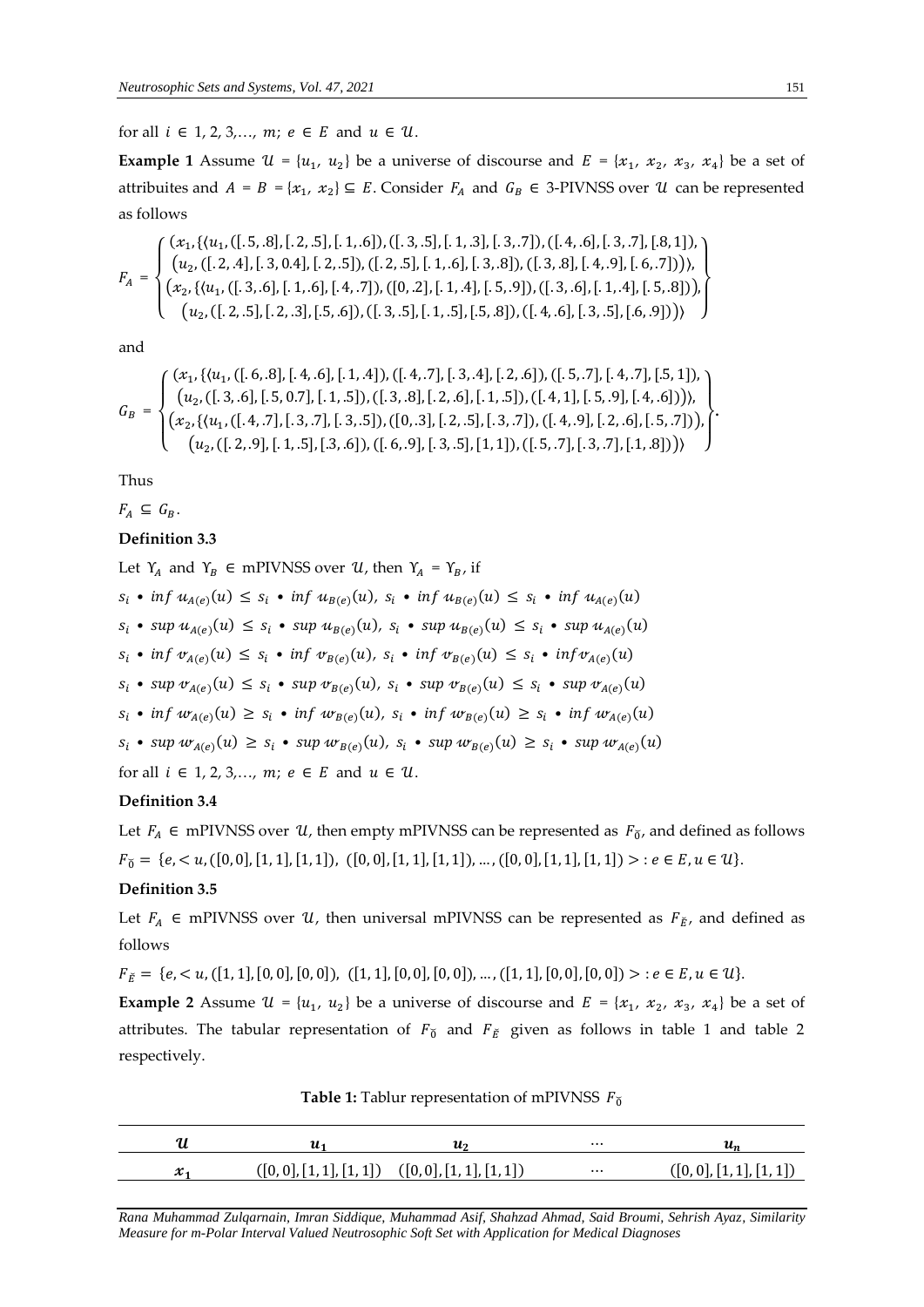| $x_2$   | $([0,0],[1,1],[1,1])$ $([0,0],[1,1],[1,1])$           | $\cdots$ | ([0, 0], [1, 1], [1, 1]) |
|---------|-------------------------------------------------------|----------|--------------------------|
|         |                                                       |          |                          |
| $x_{n}$ | $([0, 0], [1, 1], [1, 1])$ $([0, 0], [1, 1], [1, 1])$ | $\cdots$ | ([0, 0], [1, 1], [1, 1]) |

**Table 2:** Tablur representation of mPIVNSS  $F_{\breve{E}}$ 

| И     | U1                                                    | $\boldsymbol{u_2}$       | $\cdots$ | $u_n$                    |
|-------|-------------------------------------------------------|--------------------------|----------|--------------------------|
| $x_1$ | $([1, 1], [0, 0], [0, 0])$ $([1, 1], [0, 0], [0, 0])$ |                          | $\cdots$ | ([1, 1], [0, 0], [0, 0]) |
| $x_2$ | $([1, 1], [0, 0], [0, 0])$ $([1, 1], [0, 0], [0, 0])$ |                          | $\cdots$ | ([1, 1], [0, 0], [0, 0]) |
|       |                                                       |                          |          |                          |
| $x_n$ | ([1, 1], [0, 0], [0, 0])                              | (1, 1, 1, 0, 0, 1, 0, 0) | $\cdots$ | ([1, 1], [0, 0], [0, 0]) |

#### **Definition 3.6**

Let  $F_A \in$  mPIVNSS over  $U$ , then the complement of mPIVNSS is defined as follows

 $F_A^c(e) = \{e, \langle u, [s_i \bullet \inf w_{A(e)}(u), s_i \bullet \sup w_{A(e)}(u)], [(1, 1, ..., 1) - s_i \bullet \sup w_{A(e)}(u), (1, 1, ..., 1) - \sum_{i=1}^n a_i \cdot \inf w_{A(e)}(u),$  $s_i$  • inf  $v_{A(e)}(u)$ ,  $[s_i$  • inf  $u_{A(e)}(u), s_i$  • sup  $u_{A(e)}(u)$   $>$  :  $u \in U$ , for all  $i \in 1, 2, 3,..., m$ ;  $e \in E$ and  $u \in U$ .

**Example 3** Assume  $\mathcal{U} = \{u_1, u_2\}$  be a universe of discourse and  $E = \{x_1, x_2, x_3, x_4\}$  be a set of attributes and  $A = \{x_1, x_2\} \subseteq E$ . Consider  $F_A \in 3$ -PIVNSS over  $\mathcal U$  can be represented as follows

$$
F_A = \begin{cases} (x_1, \{(u_1, ([, 6, .8], [.4, 0.6], [.1, .4]), ([.4, .7], [.3, .4], [.2, .6]), ([.5, .7], [.6, .9], [1, 1]), \\ (u_2, ([.3, .6], [.5, 0.7], [.1, .5]), ([.3, .8], [.2, .6], [.1, .5]), ([.4, 1], [.5, .9], [.4, .6]))), \\ (x_2, \{(u_1, ([.4, .7], [.3, .7], [.3, .5]), ([0, .3], [.2, .5], [.3, .7]), ([.4, .9], [.2, .6], [.5, .7])) \end{cases}
$$
  

$$
(u_2, ([.2, .9], [.1, .5], [.7, .8]), ([.6, .9], [.3, .5], [1, 1]), ([.5, .9], [.3, .7], [.1, .8]))
$$

Then,

$$
F_A^c(x) = \begin{cases} (x_1, \{(u_1, ([. 1, .4], [. 4, 0.6], [. 6, .8]), [. 2, .6], [. [6, .7], [. 4, .7]), ([1, 1], [. 1, .4], [. 5, .7]), \\ (u_2, ([. 1, .5], [. 3, 0.5], [. 3, .6]), ([1, 1, .5], [. 4, .8], [. 3, .8]), ([. 4, .6], [. 1, .5], [. 4, 1]))), \\ (x_2, \{(u_1, ([. 3, .5], [. 3, .7], [. 4, .7]), ([1, 3, .7], [. 5, .8], [0, .3]), ([1, 5, .7], [. 4, .8], [. 4, .9]))), \\ (u_2, ([.7, .8], [. 5, .9], [. 2, .9]), ([1, 1], [. 5, .7], [. 6, .9]), ([1, .8], [.3, .7], [. 5, .9])) ) \end{cases}
$$

# **Proposition 3.7**

If  $F_A \in m$ PIVNSS, then

- **1.**  $(F_A^c)^c = F_A$
- 2.  $(F_{\check{0}})^c = F_{\check{E}}$
- 3.  $(F_E)^c = F_0$

**Proof 1** Let

$$
F_{A}(e) = \begin{cases} < u, [s_{i} \cdot \inf u_{A(e)}(u), s_{i} \cdot \sup u_{A(e)}(u)], \\ [s_{i} \cdot \inf v_{A(e)}(u), s_{i} \cdot \sup v_{A(e)}(u)], \\ [s_{i} \cdot \inf w_{A(e)}(u), s_{i} \cdot \sup w_{A(e)}(u)] > : u \in \mathcal{U}, e \in E \end{cases}.
$$

Then by using definition 3.6, we get

*Rana Muhammad Zulqarnain, Imran Siddique, Muhammad Asif, Shahzad Ahmad, Said Broumi, Sehrish Ayaz, Similarity Measure for m-Polar Interval Valued Neutrosophic Soft Set with Application for Medical Diagnoses*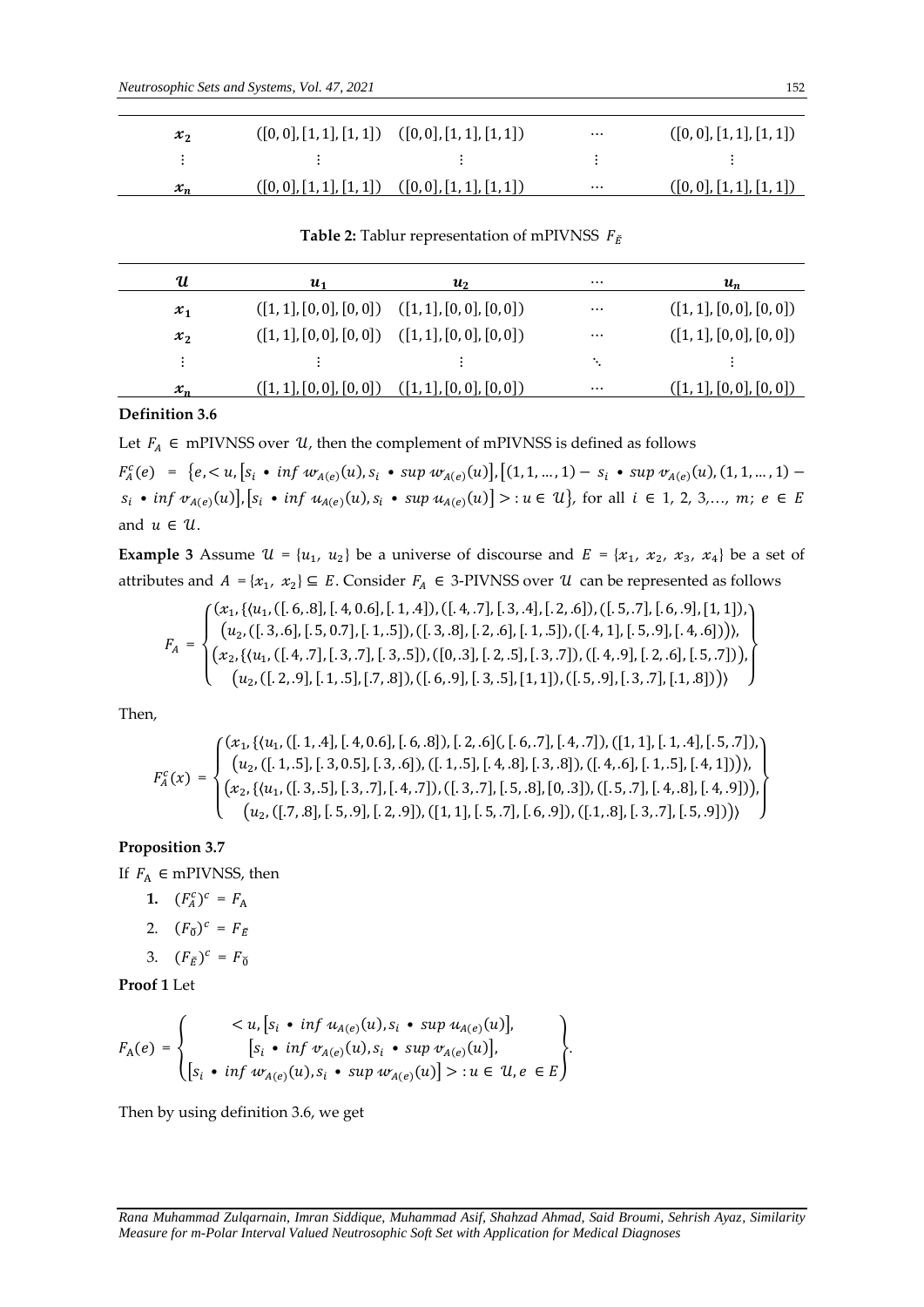$$
F_A^c(e) = \left\{ \begin{aligned} & < u, [s_i \cdot \inf w_{A(e)}(u), s_i \cdot \sup w_{A(e)}(u)], \\ & [1, 1, \dots, 1) - s_i \cdot \sup w_{A(e)}(u), (1, 1, \dots, 1) - s_i \cdot \inf w_{A(e)}(u)], \\ & [s_i \cdot \inf u_{A(e)}(u), s_i \cdot \sup u_{A(e)}(u)] > : u \in \mathcal{U}, e \in E \end{aligned} \right\}
$$

Again by using definition 3.6

$$
(F_A^c(e))^c = \{ u, [s_i \cdot \inf u_{A(e)}(u), s_i \cdot \sup u_{A(e)}(u)],
$$
  
\n
$$
\{(1, 1, ..., 1) - (1, 1, ..., 1) - s_i \cdot \inf v_{A(e)}(u), (1, 1, ..., 1) - (1, 1, ..., 1) - s_i \cdot \sup v_{A(e)}(u) \},
$$
  
\n
$$
[s_i \cdot \inf w_{A(e)}(u), s_i \cdot \sup w_{A(e)}(u)] >: u \in U, e \in E
$$
  
\n
$$
\{F_A^c(e))^c = \{ \begin{cases} < u, [s_i \cdot \inf u_{A(e)}(u), s_i \cdot \sup u_{A(e)}(u)], \\ & [s_i \cdot \inf v_{A(e)}(u), s_i \cdot \sup w_{A(e)}(u)], \\ & [s_i \cdot \inf w_{A(e)}(u), s_i \cdot \sup w_{A(e)}(u)] >: u \in U, e \in E \} \end{cases}
$$
  
\n
$$
(F_A^c(e))^c = F_A(e).
$$

Similarly, we can prove 2 and 3.

### **Definition 3.8**

Let  $F_{A(e)}$  and  $G_{B(e)} \in$  mPIVNSS over  $\mathcal{U}$ , then  $F_{A(e)} \cup G_{B(e)} =$ {  $(e, < u, \lfloor max \{s_i \cdot inf u_{A(e)}(u), s_i \cdot inf u_{B(e)}(u)\}, max\{s_i \cdot sup u_{A(e)}(u), s_i \cdot sup u_{B(e)}(u)\}\rfloor$  $\left[\min\{s_i \cdot \inf \nu_{A(e)}(u), s_i \cdot \inf \nu_{B(e)}(u)\}\right], \min\{s_i \cdot \sup \nu_{A(e)}(u), s_i \cdot \sup \nu_{B(e)}(u)\}\right],$  $\left[\min\{s_i \cdot \inf w_{A(e)}(u), s_i \cdot \inf w_{B(e)}(u)\}\right], \min\{s_i \cdot \sup w_{A(e)}(u), s_i \cdot \sup w_{B(e)}(u)\}\right] > u \in \mathcal{U}, e \in E)$ }

**Example 4** Assume  $\mathcal{U} = \{u_1, u_2\}$  be a universe of discourse and  $E = \{x_1, x_2, x_3, x_4\}$  be a set of attribuites and  $A = B = \{x_1, x_2\} \subseteq E$ . Consider  $F_{A(e)}$  and  $G_{B(e)} \in 3$ -PIVNSS over U can be represented as follows

$$
F_{A(x)} = \begin{cases} (x_1, \{(u_1, ([, 5, .8], [.2, 0.5], [.1, .2]), ([.3, .5], [.1, .3], [.2, .4]), ([.6, .9], [.7, .8], [.8, 1]),\\ (u_2, ([.2, .4], [.3, 0.4], [.1, .3]), ([.2, .5], [.1, .6], [.1, .3]), ([.8, 1], [.6, .9], [.6, .7]))),\\ (x_2, \{(u_1, ([.3, .6], [.1, .6], [.3, .4]), ([0, .2], [.1, .4], [.3, .5]), ([.5, .9], [.3, .8], [.5, .8]))\\ (u_2, ([.2, .5], [.2, .3], [.5, .6]), ([.3, .5], [.1, .5], [.5, .8]), ([.6, .9], [.5, .8], [.6, .9])) \end{cases}
$$

and

$$
G_{B(x)} = \begin{cases} (x_1, \{(u_1, ([.4, .8], [.3, 0.6], [.2, .5]), ([.2, .7], [.3, .4], [.4, .6]), ([.7, .8], [.4, .9], [.5, 1]), \\ (u_2, ([.1, .6], [.5, 0.7], [.1, .2]), ([.3, .4], [.2, .5], [.2, .5]), ([.5, .9], [.7, .8], [.4, .6])) \end{cases}
$$

$$
(x_2, \{(u_1, ([.2, .7], [.3, .5], [.2, .6]), ([.1, .3], [.2, .5], [.2, .7]), ([.4, .9], [.4, .7], [.5, .8]))
$$

$$
(u_2, ([.1, .6], [.1, .5], [.4, .8]), ([.3, .6], [.3, .4], [1, 1]), ([.5, .9], [.3, .7], [.1, .8])) \end{cases}
$$

Then

$$
F_{A(x)} \cup G_{B(x)} = \begin{cases} (x_1, \{(u_1, ([.5, .8], [.2, 0.5], [.1, .2]), ([.3, .7], [.1, .3], [.2, .4]), ([.7, .9], [.4, .8], [.5, 1]), \\ (u_2, ([.2, .6], [.3, 0.4], [.1, .2]), ([.3, .5], [.1, .5], [.1, .3]), ([.8, 1], [.6, .8], [.4, .6]))), \\ (x_2, \{(u_1, ([.3, .7], [.1, .5], [.2, .4]), ([.1, .3], [.1, .4], [.2, .5]), ([.5, .9], [.3, .7], [.5, .8]))), \\ (u_2, ([.2, .6], [.1, .3], [.4, .6]), ([.3, .6], [.1, .4], [.5, .8]), ([.6, .9], [.3, .7], [.1, .8])) \end{cases}
$$

### **Proposition 3.9**

Let  $\mathcal{F}_{\check{A}}$ ,  $\mathcal{G}_{\check{B}}$ ,  $\mathcal{H}_{\check{C}}$   $\in$  mPIVNSS over  $\mathcal{U}$ . Then

- 1.  $\mathcal{F}_{\breve{A}} \cup \mathcal{F}_{\breve{A}} = \mathcal{F}_{\breve{A}}$
- 2.  $\mathcal{F}_{\breve{A}} \cup \mathcal{F}_{\breve{0}} = \mathcal{F}_{\breve{A}}$
- 3.  $\mathcal{F}_{\breve{A}} \cup \mathcal{F}_{\breve{F}} = \mathcal{F}_{\breve{F}}$
- 4.  $\mathcal{F}_{\breve{A}} \cup \mathcal{G}_{\breve{B}} = \mathcal{G}_{\breve{B}} \cup \mathcal{F}_{\breve{A}}$

**.**

*Rana Muhammad Zulqarnain, Imran Siddique, Muhammad Asif, Shahzad Ahmad, Said Broumi, Sehrish Ayaz, Similarity Measure for m-Polar Interval Valued Neutrosophic Soft Set with Application for Medical Diagnoses*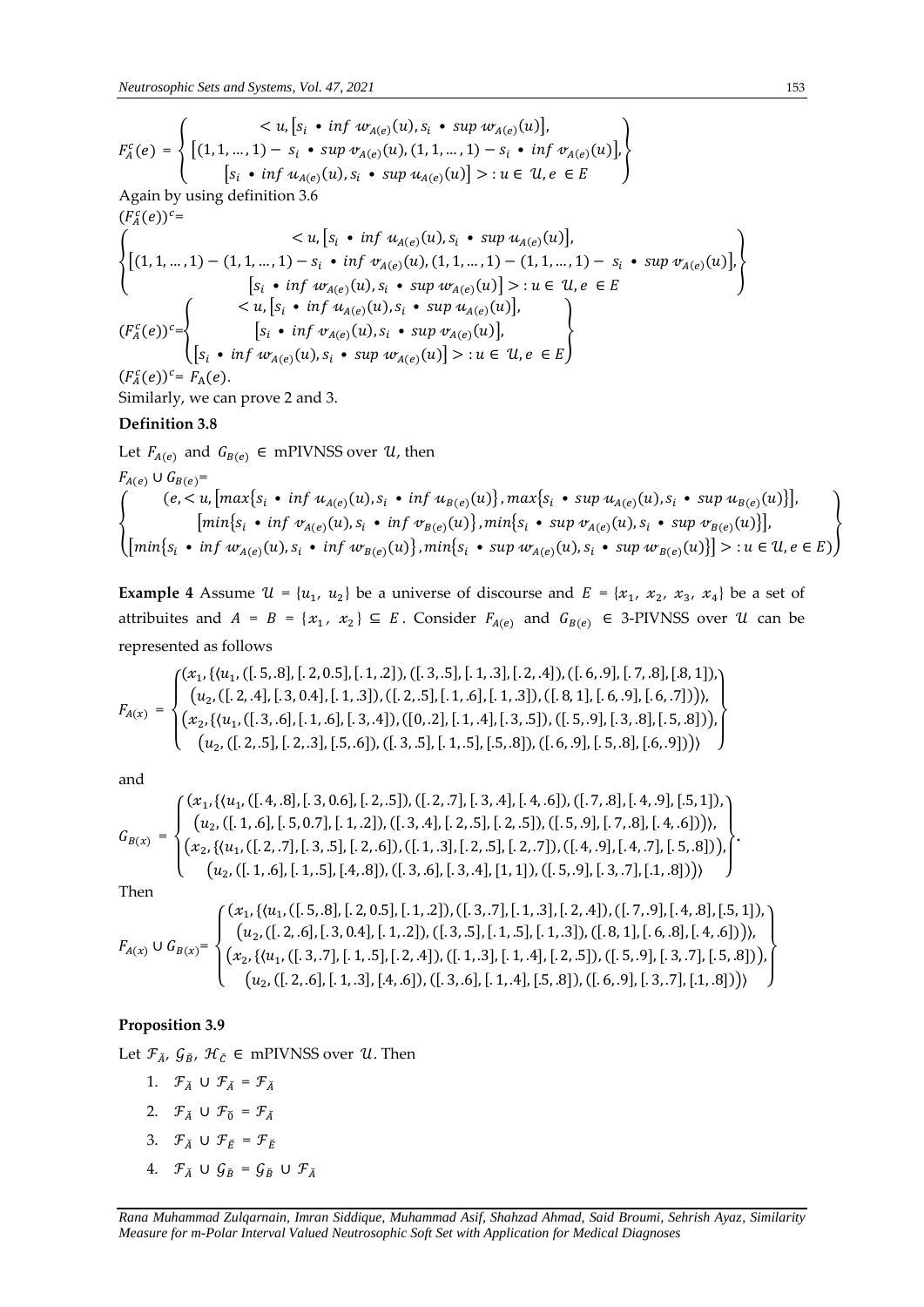5.  $(\mathcal{F}_{\check{A}} \cup \mathcal{G}_{\check{B}}) \cup \mathcal{H}_{\check{C}} = \mathcal{F}_{\check{A}} \cup (\mathcal{G}_{\check{B}} \cup \mathcal{H}_{\check{C}})$ 

**Proof 1.** As we know that

$$
F_{A}(e) = \begin{cases} (e, < u, [s_i \bullet \inf u_{A(e)}(u), s_i \bullet \sup u_{A(e)}(u)], \\ [s_i \bullet \inf v_{A(e)}(u), s_i \bullet \sup v_{A(e)}(u)], \\ [s_i \bullet \inf w_{A(e)}(u), s_i \bullet \sup w_{A(e)}(u)] >): u \in u, e \in E \end{cases}
$$
 be an mPIVNSS, then by using

definition 3.8, we have

 $\mathcal{F}_{\overline{A(e)}} \cup \mathcal{F}_{\overline{A(e)}}$  = (e, < u,  $\left[\max\{s_i \cdot \inf u_{A(e)}(u), s_i \cdot \inf u_{A(e)}(u)\}\right]$ ,  $\max\{s_i \cdot \sup u_{A(e)}(u), s_i \cdot \sup u_{A(e)}(u)\}\right]$ ,<br>  $\left[\min\{s_i \cdot \inf v_{A(e)}(u), s_i \cdot \inf v_{A(e)}(u)\}\right]$ ,  $\min\{s_i \cdot \sup v_{A(e)}(u), s_i \cdot \sup w_{A(e)}(u), s_i \cdot \sup w_{A(e)}(u)\}\right]$ ,<br>  $\left[\min\{s_i \cdot \inf w_{A(e)}(u), s_i \cdot \inf w_{A(e)}(u)\}\$ (  $(e, < u, [s_i \cdot \inf u_{A(e)}(u), s_i \cdot \sup u_{A(e)}(u)],$ 

$$
\left\{\n\begin{array}{l}\n[s_i \cdot \inf \, v_{A(e)}(u), s_i \cdot \sup w_{A(e)}(u)\n\end{array}\n\right\} = \mathcal{F}_{\widetilde{A(e)}}\n\left\{\n\begin{array}{l}\n s_i \cdot \inf w_{A(e)}(u), s_i \cdot \sup w_{A(e)}(u)\n\end{array}\n\right\} = \mathcal{F}_{\widetilde{A(e)}}\n\end{array}
$$

**Proof 2.**  $\mathcal{F}_{\check{A}} \cup \mathcal{F}_{\check{0}} = \mathcal{F}_{\check{A}}$ 

$$
\mathcal{F}_{\lambda} \cup \mathcal{F}_{\delta} =
$$
\n
$$
\begin{Bmatrix}\n(e, < u, [max\{s_i \cdot \inf u_{A(e)}(u), s_i \cdot \inf u_{\delta}(u)\}, max\{s_i \cdot \sup u_{A(e)}(u), s_i \cdot \sup u_{\delta}(u)\}], \\
[min\{s_i \cdot \inf v_{A(e)}(u), s_i \cdot \inf v_{\delta}(u)\}, min\{s_i \cdot \sup v_{A(e)}(u), s_i \cdot \sup w_{\delta}(u)\}], \\
[min\{s_i \cdot \inf w_{A(e)}(u), s_i \cdot \inf w_{\delta}(u)\}, min\{s_i \cdot \sup w_{A(e)}(u), s_i \cdot \sup w_{\delta}(u)\}] > : u \in \mathcal{U}, e \in E)\n\end{Bmatrix}
$$

$$
= \left\{\n\begin{array}{l}\n(e, < u, [s_i \bullet \inf u_{A(e)}(u), s_i \bullet \sup u_{A(e)}(u)], \\
[s_i \bullet \inf v_{A(e)}(u), s_i \bullet \sup v_{A(e)}(u)], \\
[s_i \bullet \inf u_{A(e)}(u), s_i \bullet \sup u_{A(e)}(u)] > \n\end{array}\n\right\} = \mathcal{F}_{\check{A}}
$$

**Proof 3.**  $\mathcal{F}_{\breve{A}} \cup \mathcal{F}_{\breve{E}} = \mathcal{F}_{\breve{E}}$ 

$$
\mathcal{F}_{\tilde{A}} \cup \mathcal{F}_{\tilde{E}} = \left\{ \begin{array}{l} (e, < u, [\max\{s_i \bullet \inf u_{A(e)}(u), s_i \bullet \inf u_{\tilde{0}}(u)\}, \max\{s_i \bullet \sup u_{A(e)}(u), s_i \bullet \sup u_{\tilde{0}}(u)\}], \\ [mink_{\tilde{S}_i} \bullet \inf v_{A(e)}(u), s_i \bullet \inf v_{\tilde{0}}(u)\}, \min\{s_i \bullet \sup w_{A(e)}(u), s_i \bullet \sup w_{\tilde{0}}(u)\}], \\ [mink_{\tilde{S}_i} \bullet \inf w_{A(e)}(u), s_i \bullet \inf w_{\tilde{0}}(u)\}, \min\{s_i \bullet \sup w_{A(e)}(u), s_i \bullet \sup w_{\tilde{0}}(u)\}] > : u \in \mathcal{U}, e \in E) \end{array} \right\}
$$
\n
$$
= \left\{ \begin{array}{l} (e, < u, [s_i \bullet \inf u_{\tilde{E}(e)}(u), s_i \bullet \sup u_{\tilde{E}(e)}(u)], \\ [s_i \bullet \inf v_{\tilde{E}(e)}(u), s_i \bullet \sup w_{\tilde{E}(e)}(u)] > : u \in \mathcal{U}, e \in E \end{array} \right\} = \mathcal{F}_{\tilde{E}}.
$$
\n**Proof 4.**  $\mathcal{F}_{\tilde{A}} \cup \mathcal{G}_{\tilde{B}} = \mathcal{G}_{\tilde{B}} \cup \mathcal{F}_{\tilde{A}}$ \n
$$
\mathcal{F}_{\tilde{A}} \cup \mathcal{G}_{\tilde{B}} = \begin{array}{l} (e, < u, [\max\{s_i \bullet \inf u_{A(e)}(u), s_i \bullet \sup w_{\tilde{E}(e)}(u)] > : u \in \mathcal{U}, e \in E \end{array} \right\}
$$
\n
$$
= \begin{array}{l} \text{Proof 4. } \mathcal{F}_{\tilde{A}} \cup \mathcal{G}_{\tilde{B}} = \begin{array}{l} (e, < u, [\max\{s_i \bullet \inf u_{A(e)}(u), s_i \bullet \sup w_{\tilde{E}(e)}(u)] > : u \in \mathcal{U}, e \in E \end{array} \end{array
$$

$$
G_{\tilde{B}} \cup \mathcal{F}_{\tilde{A}} = \left\{ \begin{array}{l} (e, < u, [max\{s_i \cdot \inf u_{B(e)}(u), s_i \cdot \inf u_{A(e)}(u)\}, max\{s_i \cdot \sup u_{B(e)}(u), s_i \cdot \sup u_{B(e)}(u)\}], \\ [min\{s_i \cdot \inf v_{B(e)}(u), s_i \cdot \inf v_{A(e)}(u)\}, min\{s_i \cdot \sup v_{B(e)}(u), s_i \cdot \sup v_{A(e)}(u)\}], \\ [min\{s_i \cdot \inf w_{B(e)}(u), s_i \cdot \inf w_{A(e)}(u)\}, min\{s_i \cdot \sup w_{B(e)}(u), s_i \cdot \sup w_{A(e)}(u)\}]\end{array} \right\}
$$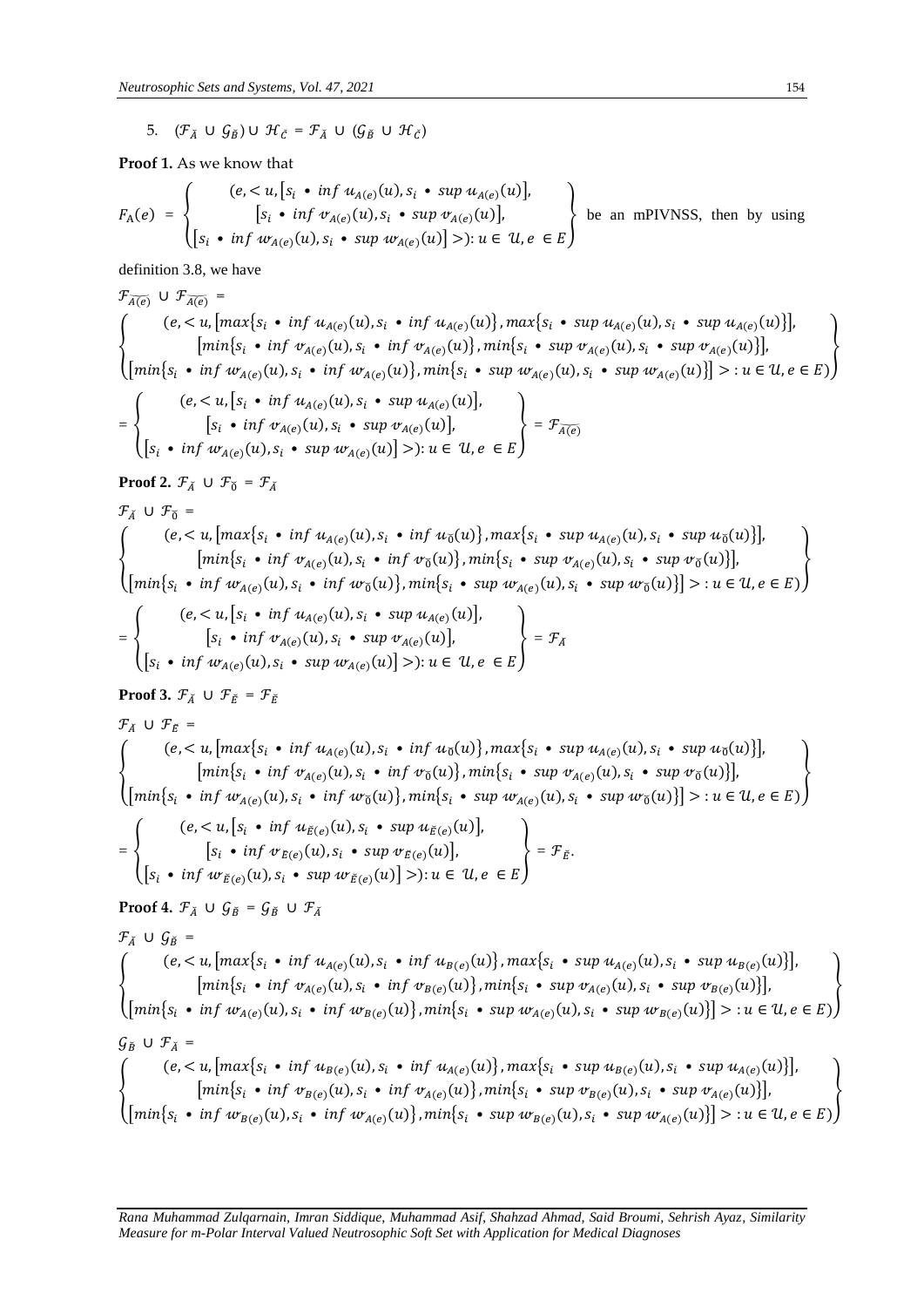$G_{\breve{B}} \cup \mathcal{F}_{\breve{A}} =$ {  $(e, < u, \lfloor max\{s_i \cdot inf u_{A(e)}(u), s_i \cdot inf u_{B(e)}(u)\}, max\{s_i \cdot sup u_{A(e)}(u), s_i \cdot sup u_{B(e)}(u)\}\rfloor$  $\left[\min\{s_i \cdot \inf \nu_{A(e)}(u), s_i \cdot \inf \nu_{B(e)}(u)\}\right], \min\{s_i \cdot \sup \nu_{A(e)}(u), s_i \cdot \sup \nu_{B(e)}(u)\}\right],$  $\left[\min\{s_i \cdot \inf w_{A(e)}(u), s_i \cdot \inf w_{B(e)}(u)\}\right], \min\{s_i \cdot \sup w_{A(e)}(u), s_i \cdot \sup w_{B(e)}(u)\}\right] > u \in \mathcal{U}, e \in E)$ }

So,  $\mathcal{F}_{\breve{A}} \cup \mathcal{G}_{\breve{B}} = \mathcal{G}_{\breve{B}} \cup \mathcal{F}_{\breve{A}}.$ 

**Proof 5.** Similar to assertion 4.

# **Definition 3.10**

Let  $F_{A(e)}$  and  $G_{B(e)} \in$  mPIVNSS over  $\mathcal{U}$ , then

 $F_{A(e)} \cap G_{B(e)}$  = {  $(e, < u, \lfloor min\{s_i \cdot inf u_{A(e)}(u), s_i \cdot inf u_{B(e)}(u)\}\$ ,  $min\{s_i \cdot sup u_{A(e)}(u), s_i \cdot sup u_{B(e)}(u)\}\rfloor$  $\left[\max\{s_i \bullet \inf \, v_{A(e)}(u), s_i \bullet \inf \, v_{B(e)}(u)\right\}, \max\{s_i \bullet \sup \, v_{A(e)}(u), s_i \bullet \sup \, v_{B(e)}(u)\}\right],$  $\left[\max\{s_i\bullet\inf w_{A(e)}(u),s_i\bullet\inf w_{B(e)}(u)\},\max\{s_i\bullet\sup w_{A(e)}(u),s_i\bullet\sup w_{B(e)}(u)\}\right] >: u\in\mathcal{U},e\in E)$ }

# **Proposition 3.11**

Let  $\mathcal{F}_{\check{A}}$ ,  $\mathcal{G}_{\check{B}}$ ,  $\mathcal{H}_{\check{C}}$   $\in$  mPIVNSS over  $\mathcal{U}$ . Then

- 1.  $\mathcal{F}_{\breve{A}} \cap \mathcal{F}_{\breve{A}} = \mathcal{F}_{\breve{A}}$
- 2.  $\mathcal{F}_\lambda \cap \mathcal{F}_\delta = \mathcal{F}_\lambda$
- 3.  $\mathcal{F}_\lambda \cap \mathcal{F}_\beta = \mathcal{F}_\lambda$
- 4.  $\mathcal{F}_{\breve{A}} \cap \mathcal{G}_{\breve{B}} = \mathcal{G}_{\breve{B}} \cap \mathcal{F}_{\breve{A}}$
- 5.  $(\mathcal{F}_{\breve{A}} \cap \mathcal{G}_{\breve{B}}) \cap \mathcal{H}_{\breve{C}} = \mathcal{F}_{\breve{A}} \cap (\mathcal{G}_{\breve{B}} \cap \mathcal{H}_{\breve{C}})$

**Proof 1.** As we know that

$$
\mathcal{F}_{\overline{A(e)}} = \begin{Bmatrix} (e, < u, [s_i \cdot \inf u_{A(e)}(u), s_i \cdot \sup u_{A(e)}(u)], \\ [s_i \cdot \inf v_{A(e)}(u), s_i \cdot \sup v_{A(e)}(u)], \\ [s_i \cdot \inf w_{A(e)}(u), s_i \cdot \sup w_{A(e)}(u)] \geq \big) : u \in \mathcal{U}, e \in E \end{Bmatrix}
$$
 be an mPVNSS, then by using

definition 3.8, we have

$$
\mathcal{F}_{\overline{A(e)}} \cap \mathcal{F}_{\overline{A(e)}} =
$$
\n
$$
\begin{cases}\n(e, < u, \left[\max\{s_i \cdot \inf u_{A(e)}(u), s_i \cdot \inf u_{A(e)}(u)\}, \max\{s_i \cdot \sup u_{A(e)}(u), s_i \cdot \sup u_{A(e)}(u)\}\right], \\
\left[\min\{s_i \cdot \inf w_{A(e)}(u), s_i \cdot \inf w_{A(e)}(u)\}, \min\{s_i \cdot \sup w_{A(e)}(u), s_i \cdot \sup w_{A(e)}(u)\}\right], \\
\left[\min\{s_i \cdot \inf w_{A(e)}(u), s_i \cdot \inf w_{A(e)}(u)\}, \min\{s_i \cdot \sup w_{A(e)}(u), s_i \cdot \sup w_{A(e)}(u)\}\right] > : u \in \mathcal{U}, e \in E\n\end{cases}
$$
\n
$$
= \begin{cases}\n(e, < u, \left[s_i \cdot \inf u_{A(e)}(u), s_i \cdot \sup u_{A(e)}(u)\right], \\
\left[s_i \cdot \inf w_{A(e)}(u), s_i \cdot \sup w_{A(e)}(u)\right], \\
\left[s_i \cdot \inf w_{A(e)}(u), s_i \cdot \sup w_{A(e)}(u)\right] > : u \in \mathcal{U}, e \in E\n\end{cases}
$$
\nProof 2.  $\mathcal{F}_{\tilde{A}} \cap \mathcal{F}_{\tilde{0}} = \mathcal{F}_{\tilde{A}}$ \n
$$
\mathcal{F}_{\tilde{A}} \cap \mathcal{F}_{\tilde{0}} = \begin{cases}\n(e, < u, \left[\min\{s_i \cdot \inf u_{A(e)}(u), s_i \cdot \inf u_{B(e)}(u)\}\right], \min\{s_i \cdot \sup u_{A(e)}(u), s_i \cdot \sup u_{B(e)}(u)\}\right], \\
\left[\max\{s_i \cdot \inf w_{A(e)}(u), s_i \cdot \inf w_{B(e)}(u)\}\right], \max\{s_i \cdot \sup w_{A(e)}(u), s_i \cdot \sup w_{B(e)}(u)\}\right], \\
\left[\max\{s_i \cdot \inf w_{A(e)}(u), s_i \cdot \inf w_{B(e)}(u)\}\right], \max\{s_i \cdot \sup w_{A(e)}(u), s_i \cdot \sup w_{B(e)}(u)\}\right] > : u \in \mathcal{U}, e \in
$$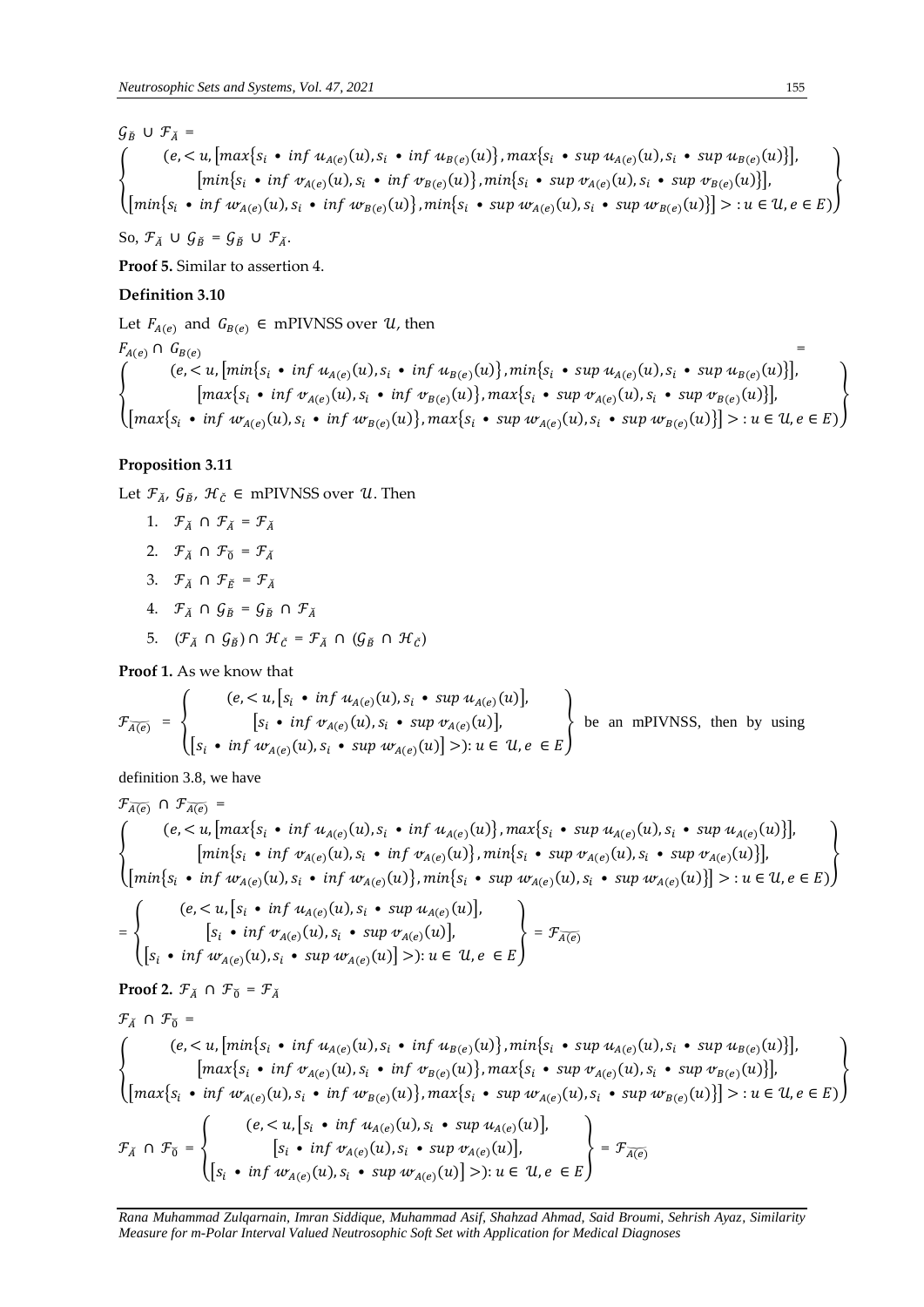# **Proof 3.**  $\mathcal{F}_{\check{A}} \cap \mathcal{F}_{\check{E}} = \mathcal{F}_{\check{A}}$

$$
\mathcal{F}_{\lambda} \cap \mathcal{F}_{\tilde{E}} =
$$
\n
$$
\begin{cases}\n(e, < u, [\min\{s_i \cdot \inf u_{A(e)}(u), s_i \cdot \inf u_{\tilde{E}}(u)\}, \min\{s_i \cdot \sup u_{A(e)}(u), s_i \cdot \sup u_{\tilde{E}}(u)\}], \\
[\max\{s_i \cdot \inf v_{A(e)}(u), s_i \cdot \inf v_{\tilde{E}}(u)\}, \max\{s_i \cdot \sup v_{A(e)}(u), s_i \cdot \sup v_{\tilde{E}}(u)\}], \\
[\max\{s_i \cdot \inf w_{A(e)}(u), s_i \cdot \inf w_{\tilde{E}}(u)\}, \max\{s_i \cdot \sup w_{A(e)}(u), s_i \cdot \sup w_{B(e)}(u)\}] > : u \in \mathcal{U}, e \in E)\n\end{cases}
$$
\n
$$
\begin{cases}\n(e, < u, [\min\{s_i \cdot \inf u_{A(e)}(u), s_i \cdot \inf u_{B(e)}(u)\}, \min\{s_i \cdot \sup u_{A(e)}(u), s_i \cdot \sup u_{B(e)}(u)\}]. \\
[\max\{s_i \cdot \inf v_{A(e)}(u), s_i \cdot \inf v_{B(e)}(u)\}, \max\{s_i \cdot \sup w_{A(e)}(u), s_i \cdot \sup w_{B(e)}(u)\}], \\
[\max\{s_i \cdot \inf w_{A(e)}(u), s_i \cdot \inf w_{B(e)}(u)\}, \max\{s_i \cdot \sup w_{A(e)}(u), s_i \cdot \sup w_{B(e)}(u)\}] > : u \in \mathcal{U}, e \in E)\n\end{cases}
$$
\n
$$
\begin{cases}\n(e, < u, [s_i \cdot \inf u_{A(e)}(u), s_i \cdot \sup u_{A(e)}(u)], \\
(e, < u, [s_i \cdot \inf u_{A(e)}(u), s_i \cdot \sup u_{A(e)}(u)],\n\end{cases}
$$

$$
= \left\{\n\begin{aligned}\n\left[s_i \cdot \inf \, \mathcal{V}_{A(e)}(u), s_i \cdot \sup w_{A(e)}(u)\right], \\
\left[s_i \cdot \inf w_{A(e)}(u), s_i \cdot \sup w_{A(e)}(u)\right] > \n\end{aligned}\n\right\} = \mathcal{F}_{\check{A}}
$$

**Proof 4. 5.** Similar to assertion 3.

### **Proposition 3.12**

Let  $F_A$  and  $G_B \in m$ PIVNSS over  $\mathcal{U}$ , then

- 1.  $(F_{A(e)} \cup G_{B(e)})^c = F_{A(e)}^c \cap G_{B(e)}^c$
- 2.  $(F_{A(e)} \cap G_{B(e)})^c = F_{A(e)}^c \cup G_{B(e)}^c$

**Proof 1** As we know that

$$
F_{A}(e) = \begin{cases} (e, < u, [s_{i} \cdot \inf u_{A(e)}(u), s_{i} \cdot \sup u_{A(e)}(u)], \\ [s_{i} \cdot \inf w_{A(e)}(u), s_{i} \cdot \sup w_{A(e)}(u)], \\ [s_{i} \cdot \inf w_{A(e)}(u), s_{i} \cdot \sup w_{A(e)}(u)] >): u \in U, e \in E \end{cases}
$$
 and 
$$
G_{B}(e) = \begin{cases} (e, < u, [s_{i} \cdot \inf u_{B(e)}(u), s_{i} \cdot \sup u_{B(e)}(u)], \\ [s_{i} \cdot \inf w_{B(e)}(u), s_{i} \cdot \sup w_{B(e)}(u)], \\ [s_{i} \cdot \inf w_{B(e)}(u), s_{i} \cdot \sup w_{B(e)}(u)] >): u \in U, e \in E \end{cases}
$$

By using definition 3.8, we get

$$
F_{A(e)} \cup G_{B(e)} =
$$
\n
$$
\begin{cases}\n(e, < u, \left[ \max \{ s_i \cdot \inf u_{A(e)}(u), s_i \cdot \inf u_{B(e)}(u) \}, \max \{ s_i \cdot \sup u_{A(e)}(u), s_i \cdot \sup u_{B(e)}(u) \} \right], \\
\left[ \min \{ s_i \cdot \inf v_{A(e)}(u), s_i \cdot \inf v_{B(e)}(u) \}, \min \{ s_i \cdot \sup v_{A(e)}(u), s_i \cdot \sup v_{B(e)}(u) \} \right], \\
\left[ \min \{ s_i \cdot \inf w_{A(e)}(u), s_i \cdot \inf w_{B(e)}(u) \}, \min \{ s_i \cdot \sup w_{A(e)}(u), s_i \cdot \sup w_{B(e)}(u) \} \right] > : u \in \mathcal{U}, e \in E \}\n\end{cases}
$$

Now by using definition 3.6, we get

$$
(F_{A(e)} \cup G_{B(e)})^c =
$$
\n
$$
\begin{cases}\n(e, < u, [\min\{s_i \cdot \inf w_{A(e)}(u), s_i \cdot \inf w_{B(e)}(u)\}, \min\{s_i \cdot \sup w_{A(e)}(u), s_i \cdot \sup w_{B(e)}(u)\}], \\
[ (1, 1, \dots, 1) - \min\{s_i \cdot \sup w_{A(e)}(u), s_i \cdot \sup w_{B(e)}(u)\}, (1, 1, \dots, 1) - \min\{s_i \cdot \inf w_{A(e)}(u), s_i \cdot \inf w_{B(e)}(u)\}], \\
[\max\{s_i \cdot \inf u_{A(e)}(u), s_i \cdot \inf u_{B(e)}(u)\}, \max\{s_i \cdot \sup u_{A(e)}(u), s_i \cdot \sup u_{B(e)}(u)\}] > : u \in \mathcal{U}, e \in E)\n\end{cases}
$$

Now

$$
F_{A(e)}^c = \begin{cases} (e, < u, [s_i \cdot \inf w_{A(e)}(u), s_i \cdot \sup w_{A(e)}(u)], \\ \big[ (1, 1, \ldots, 1) - s_i \cdot \sup w_{A(e)}(u), (1, 1, \ldots, 1) - s_i \cdot \inf w_{A(e)}(u) \big], \\ [s_i \cdot \inf u_{A(e)}(u), s_i \cdot \sup u_{A(e)}(u) \big] > \big): u \in \mathcal{U}, e \in E \end{cases}
$$
\n
$$
G_{B(e)}^c = \begin{cases} (e, < u, [s_i \cdot \inf w_{B(e)}(u), s_i \cdot \sup w_{B(e)}(u)], \\ \big[ (1, 1, \ldots, 1) - s_i \cdot \sup w_{B(e)}(u), (1, 1, \ldots, 1) - s_i \cdot \inf w_{B(e)}(u) \big], \\ [s_i \cdot \inf u_{B(e)}(u), s_i \cdot \sup u_{B(e)}(u) \big] > \big): u \in \mathcal{U}, e \in E \end{cases}
$$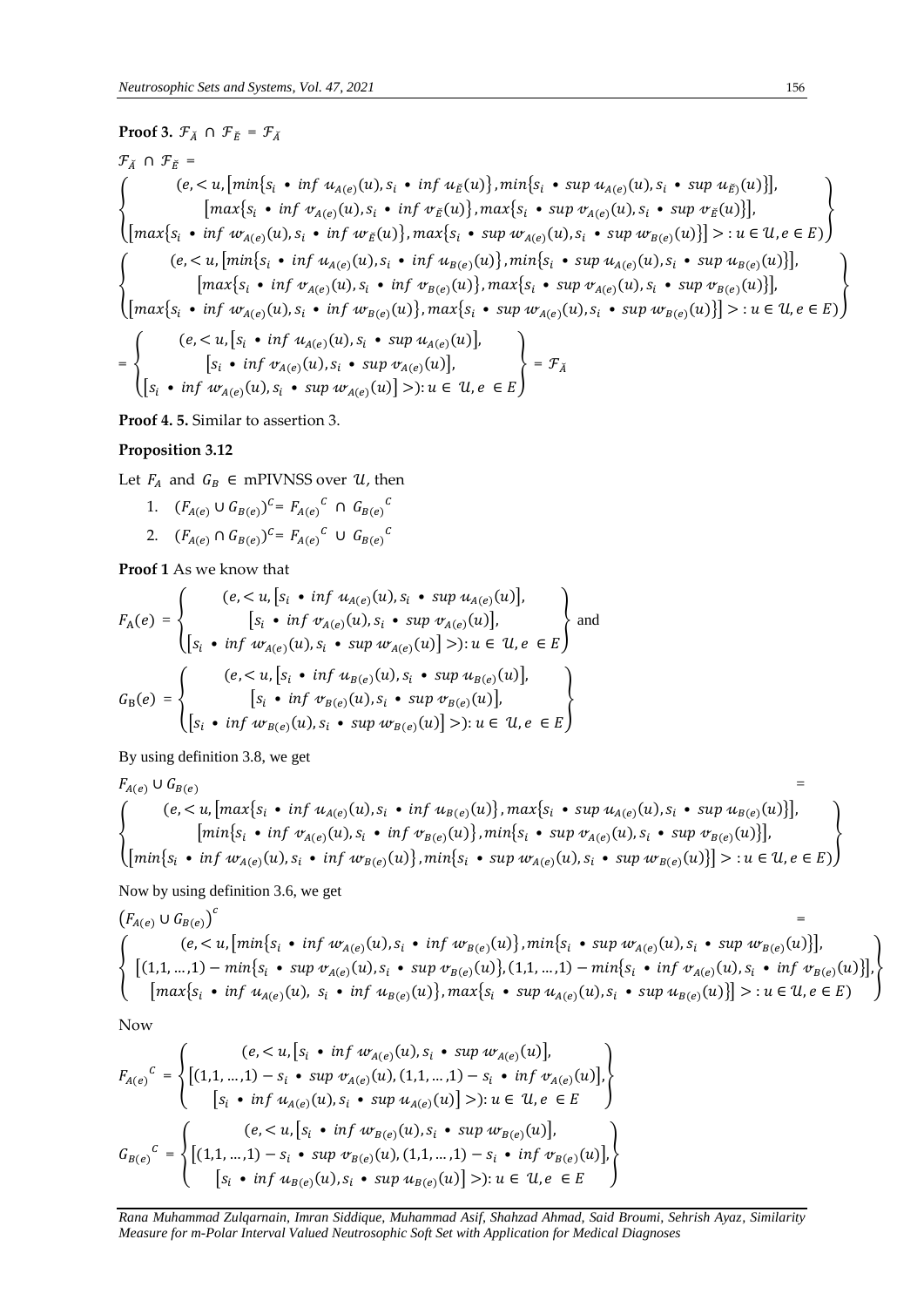### By using definition 3.10

$$
F_{A(e)}^C \cap G_{B(e)}^C =
$$
\n
$$
\begin{cases}\n(e, < u, [\min\{S_i \bullet \inf w_{A(e)}(u), S_i \bullet \inf w_{B(e)}(u)\}, \min\{S_i \bullet \sup w_{A(e)}(u), S_i \bullet \sup w_{B(e)}(u)\}], \\
[\min\{(1, 1, \dots, 1) - S_i \bullet \sup w_{A(e)}(u), (1, 1, \dots, 1) - S_i \bullet \sup w_{B(e)}(u)\}, \min\{(1, 1, \dots, 1) - S_i \bullet \inf w_{A(e)}(u), (1, 1, \dots, 1) - S_i \bullet \inf w_{B(e)}(u)\}]\n\end{cases}
$$
\n
$$
[\max\{S_i \bullet \inf w_{A(e)}(u), S_i \bullet \inf w_{B(e)}(u)\}, \max\{S_i \bullet \sup u_{A(e)}(u), S_i \bullet \sup w_{B(e)}(u)\}\} \ge \text{i} \in U, e \in E)
$$

$$
F_{A(e)}^c \cap G_{B(e)}^c =
$$
\n
$$
\begin{cases}\n(e, \langle u, [min\{s_i \bullet \inf w_{A(e)}(u), s_i \bullet \inf w_{B(e)}(u)\}, \min\{s_i \bullet \sup w_{A(e)}(u), s_i \bullet \sup w_{B(e)}(u)\}], \\
[1, 1, \dots, 1) - \min\{s_i \bullet \sup w_{A(e)}(u), s_i \bullet \sup w_{B(e)}(u)\}, (1, 1, \dots, 1) - \min\{s_i \bullet \inf w_{A(e)}(u), s_i \bullet \inf w_{B(e)}(u)\}], \\
[max\{s_i \bullet \inf u_{A(e)}(u), s_i \bullet \inf u_{B(e)}(u)\}, \max\{s_i \bullet \sup u_{A(e)}(u), s_i \bullet \sup u_{B(e)}(u)\}] > u \in \mathcal{U}, e \in E)\n\end{cases}
$$

Hence

 $(F_{A(e)} \cup G_{B(e)})^c = F_{A(e)}^c \cap G_{B(e)}^c$ 

**Proof 4, 5.** Similar to assertion 1.

# Proposition 3.13

Let  $\mathcal{F}_{\check{A}(e)}, \mathcal{G}_{\overline{B(e)}}, \mathcal{H}_{\check{C}(e)} \in \text{mPIVNSS over } \mathcal{U}$ . Then

- 1.  $\mathcal{F}_{\bar{A}(e)} \cup (\mathcal{G}_{\bar{B}(e)} \cap \mathcal{H}_{\bar{C}(e)}) = (\mathcal{F}_{\bar{A}(e)} \cup \mathcal{G}_{\bar{B}(e)}) \cap (\mathcal{F}_{\bar{A}(e)} \cup \mathcal{H}_{\bar{C}(e)})$
- 2.  $\mathcal{F}_{\overline{A(e)}} \cap (\mathcal{G}_{\overline{B(e)}} \cup \mathcal{H}_{\check{C}(e)}) = (\mathcal{F}_{\check{A}(e)} \cap \mathcal{G}_{\overline{B(e)}}) \cup (\mathcal{F}_{\overline{A(e)}} \cap \mathcal{H}_{\check{C}(e)})$
- 3.  $\mathcal{F}_{\check{A}(e)} \cup (\mathcal{F}_{\check{A}(e)} \cap \mathcal{G}_{\overline{B(e)}}) = \mathcal{F}_{\overline{A(e)}}$
- 4.  $\mathcal{F}_{\overline{A(e)}} \cap (\mathcal{F}_{\overline{A(e)}} \cup \mathcal{G}_{\overline{B(e)}}) = \mathcal{F}_{\overline{A(e)}}$

## **Proof 1** As we know that

# $\mathcal{G}_{\overline{B(e)}} \cap \mathcal{H}_{\overline{C(e)}} =$

$$
\begin{cases}\n(e, < u, [\min\{s_i \cdot \inf u_{\overline{B(e)}}(u), s_i \cdot \inf u_{\overline{C(e)}}(u)\}, \min\{s_i \cdot \sup u_{\overline{B(e)}}(u), s_i \cdot \sup u_{\overline{C(e)}}(u)\}], \\
[\max\{s_i \cdot \inf v_{\overline{B(e)}}(u), s_i \cdot \inf v_{\overline{C(e)}}(u)\}, \max\{s_i \cdot \sup v_{\overline{B(e)}}(u), s_i \cdot \sup v_{\overline{C(e)}}(u)\}], \\
[\max\{s_i \cdot \inf w_{\overline{B(e)}}(u), s_i \cdot \inf w_{\overline{C(e)}}(u)\}, \max\{s_i \cdot \sup w_{\overline{B(e)}}(u), s_i \cdot \sup w_{\overline{C(e)}}(u)\}] >: u \in \mathcal{U}, e \in E)\n\end{cases}
$$

 $\mathcal{F}_{\breve{A}(e)} \cup (\mathcal{G}_{\overline{B(e)}} \cap \mathcal{H}_{\overline{C(e)}})$  =

 $(e, \langle u, [\max\{s_i \bullet \inf u_{\overline{A(\epsilon)}}(u), \min\{s_i \bullet \inf u_{\overline{B(\epsilon)}}(u), s_i \bullet \inf u_{\overline{C(\epsilon)}}(u)\}\}, \max\{s_i \bullet \sup u_{\overline{A(\epsilon)}}(u), \min\{s_i \bullet \sup u_{\overline{B(\epsilon)}}(u), s_i \bullet \sup u_{\overline{C(\epsilon)}}(u)\}\}\$  $\big[\min\{s_i\,\text{ \texttt{inf} } \,\, \sigma_{\overline{A(e)}}(u), \max\{s_i\,\text{ \texttt{inf} } \,\, \sigma_{\overline{B(e)}}(u), s_i\,\text{ \texttt{inf} } \,\, \sigma_{\overline{C(e)}}(u)\}\big\}, \min\{s_i\,\text{ \texttt{inp} } \,\, \sigma_{\overline{A(e)}}(u), \max\{s_i\,\text{ \texttt{inp} } \,\, \sigma_{\overline{B(e)}}(u), s_i\,\text{ \texttt{inp} } \,\, \sigma_{\overline{C(e)}}(u)\}\big\}\big],$  $\Big( \left[\min\{s_i\; \bullet\inf\; w_{\overline{A(e)}}(u),\max\{s_i\; \bullet\inf\; w_{\overline{B(e)}}(u),s_i\; \bullet\inf\; w_{\overline{C(e)}}(u)\}\right], \min\{s_i\; \bullet\sup\; w_{\overline{A(e)}}(u),\max\{s_i\; \bullet\sup\; w_{\overline{B(e)}}(u),s_i\; \bullet\sup\; w_{\overline{C(e)}}(u)\}\}\Big)> : u\in\mathcal{U}, e\in E)$ 

# $\mathcal{F}_{\widetilde{A(\rho)}} \cap \mathcal{G}_{\widetilde{B(\rho)}} =$

 $\left\{\begin{array}{c} (e,$ 

$$
\mathcal{F}_{\widetilde{A(e)}} \cap \mathcal{H}_{\widetilde{C(e)}} =
$$

$$
(e, < u, \left[\min\{s_i \cdot \inf u_{\overline{\Lambda(e)}}(u), s_i \cdot \inf u_{\overline{\tilde{C(e)}}}(u)\right\}, \min\{s_i \cdot \sup u_{\overline{\tilde{A(e)}}}(u), s_i \cdot \sup u_{\overline{\tilde{C(e)}}}(u)\}\right],
$$
\n
$$
\left[\max\{s_i \cdot \inf v_{\overline{\tilde{A(e)}}}(u), s_i \cdot \inf v_{\overline{\tilde{C(e)}}}(u)\right\}, \max\{s_i \cdot \sup v_{\overline{\tilde{A(e)}}}(u), s_i \cdot \sup v_{\overline{\tilde{C(e)}}}(u)\}\right],
$$

 $max{s_i \cdot inf w_{\overline{A(e)}}(u), s_i \cdot inf w_{\overline{C(e)}}(u)}, max{s_i \cdot sup w_{\overline{A(e)}}(u), s_i \cdot sup w_{\overline{C(e)}}(u)}$  > :  $u \in U, e \in E)$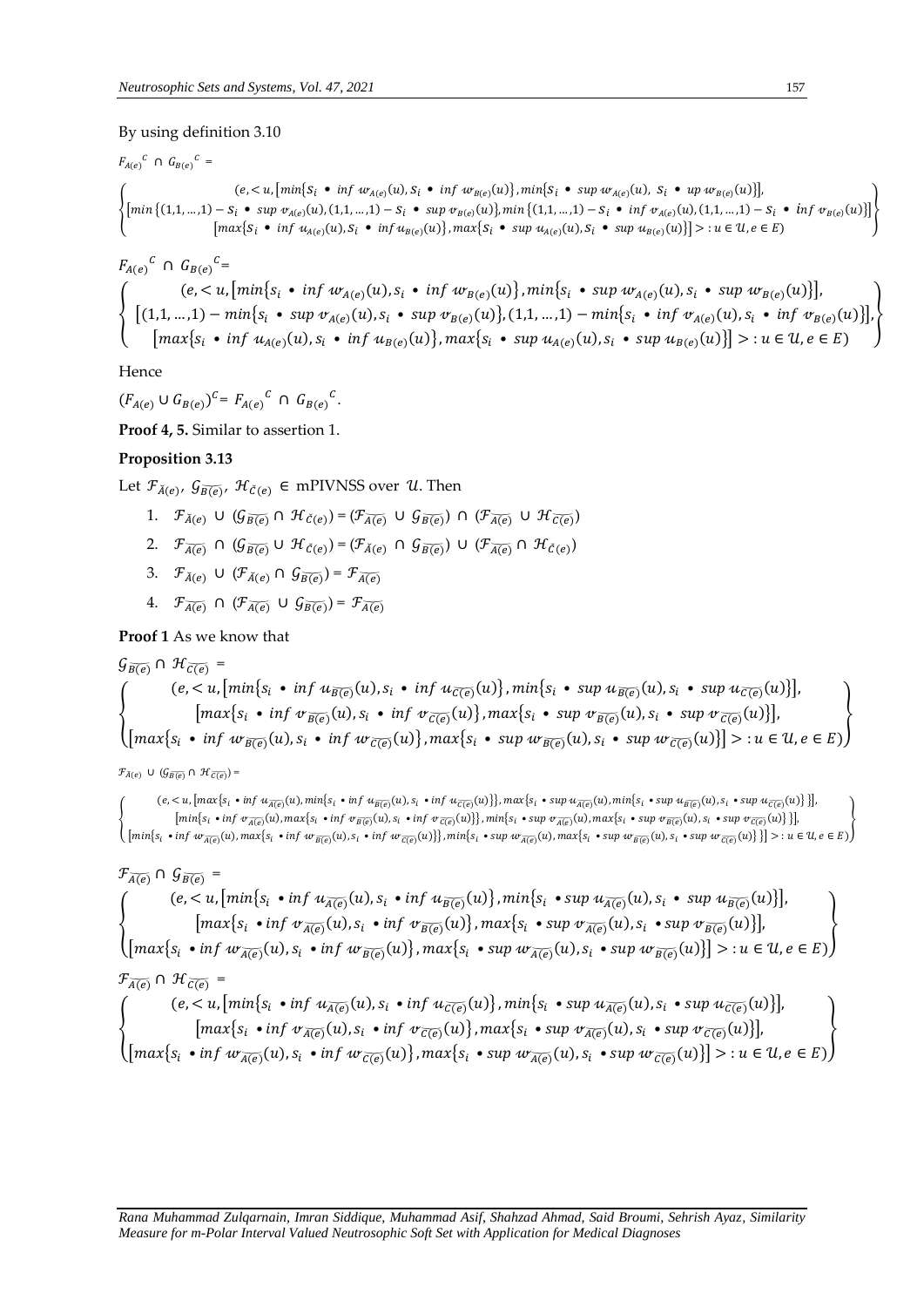$(\mathcal{F}_{\widetilde{A(e)}} \cap \mathcal{G}_{\widetilde{B(e)}}) \cup (\mathcal{F}_{\widetilde{A(e)}} \cap \mathcal{H}_{\widetilde{C(e)}})$  =  $\overline{\mathcal{L}}$  $\mathbf{I}$  $\mathbf{I}$  $\mathbf{I}$  $\mathbf{I}$  $\mathbf{I}$  $\left\{ \begin{array}{c} \left\{ \begin{array}{c} \cos \left( \frac{1}{\sqrt{1-\epsilon}} \right) \left( \frac{1}{\sqrt{1-\epsilon}} \right) \left( \frac{1}{\sqrt{1-\epsilon}} \right) \left( \frac{1}{\sqrt{1-\epsilon}} \right) \left( \frac{1}{\sqrt{1-\epsilon}} \right) \left( \frac{1}{\sqrt{1-\epsilon}} \right) \left( \frac{1}{\sqrt{1-\epsilon}} \right) \left( \frac{1}{\sqrt{1-\epsilon}} \right) \left( \frac{1}{\sqrt{1-\epsilon}} \right) \left( \frac{1}{\sqrt{1-\epsilon}} \right) \left( \frac{1}{\sqrt{1-\epsilon}} \$  $max\{min\{s_i \cdot sup u_{\overline{A(e)}}(u), s_i \cdot sup u_{\overline{B(e)}}(u)\}, min\{s_i \cdot sup u_{\overline{B(e)}}(u), s_i \cdot sup u_{\overline{C(e)}}(u)\}\}$  $\left\{\begin{array}{c}\min\{max\{s_i \bullet \inf \psi_{\overline{A(e)}}(u), \inf \psi_{\overline{B(e)}}(u)\}, \max\{s_i \bullet \inf \psi_{\overline{B(e)}}(u), s_i \bullet \inf \psi_{\overline{C(e)}}(u)\}\}\end{array}\right\}$  ${\min}$ { ${\max}$ { $s_i \cdot {\sup}$   $\sigma_{\overline{A(e)}}(u), s_i \cdot {\sup}$   $\sigma_{\overline{B(e)}}(u)$ },  ${\max}$ { $s_i \cdot {\sup}$   $\sigma_{\overline{B(e)}}(u), s_i \cdot {\sup}$   $\sigma_{\overline{B(e)}}(u)$ } }  ${\min\{max\{s_i \cdot \text{inf } w_{\overline{A(\epsilon)}}(u), s_i \cdot \text{inf } w_{\overline{B(\epsilon)}}(u)\}, \max\{s_i \cdot \text{inf } w_{\overline{B(\epsilon)}}(u), s_i \cdot \text{inf } w_{\overline{C(\epsilon)}}(u)\}\}}$  ${\min} \{ max\{ s_i \cdot sw_i w_{\overline{A(e)}}(u), s_i \cdot sw_i w_{\overline{B(e)}}(u) \}$ ,  $max\{ s_i \cdot sw_i w_{\overline{B(e)}}(u), s_i \cdot sw_i w_{\overline{C(e)}}(u) \} \}$  > :  $u \in \mathcal{U}, e \in E$ ) }  $\overline{1}$  $\overline{1}$  $\overline{1}$  $\overline{1}$  $\overline{1}$  $\overline{1}$ 

 $(\mathcal{F}_{\widetilde{A(e)}} \cap \mathcal{G}_{\widetilde{B(e)}}) \cup (\mathcal{F}_{\widetilde{A(e)}} \cap \mathcal{H}_{\widetilde{C(e)}})$  =

 $(e, < u, [\max\{s_i \bullet \inf u_{\overline{A(e)}}(u), \min\{s_i \bullet \inf u_{\overline{B(e)}}(u), s_i \bullet \inf u_{\overline{C(e)}}(u)\}], \max\{s_i \bullet \sup u_{\overline{A(e)}}(u), \min\{s_i \bullet \sup u_{\overline{B(e)}}(u), s_i \bullet \sup u_{\overline{C(e)}}(u)\} \}].$  $[\min\{s_i\; \bullet \inf\; \varphi_{\overline{A(e)}}(u), \max\{s_i\; \bullet \inf\; \varphi_{\overline{B(e)}}(u),s_i\; \bullet \inf\; \varphi_{\overline{C(e)}}(u)\}], \min\{s_i\; \bullet \sup\; \varphi_{\overline{A(e)}}(u), \max\{s_i\; \bullet \sup\; \varphi_{\overline{B(e)}}(u),s_i\; \bullet \sup\; \varphi_{\overline{C(e)}}(u)\} \}].$ }

# Hence

 $\mathcal{F}_{\breve{A}(e)}$  U  $(\mathcal{G}_{\overline{B(e)}} \cap \mathcal{H}_{\breve{C}(e)}) = (\mathcal{F}_{\widetilde{A(e)}} \cup \mathcal{G}_{\overline{B(e)}}) \cap (\mathcal{F}_{\widetilde{A(e)}} \cup \mathcal{H}_{\overline{C(e)}}).$ 

Similarly, we can prove other results.

## **Definition 3.14**

Let  $F_A$ ,  $G_B \in m$ PIVNSS, then their difference defined as follows

 $F_A \setminus G_B =$ 

{  $(e, < u, [\min\{s_i \bullet \inf u_A(u), s_i \bullet \inf u_B(u)\}, \min\{s_i \bullet \sup u_A(u), s_i \bullet \sup u_B(u)\}],$  ${[max{s_i \cdot inf \, v_A(u), (1,1,...,1) - s_i \cdot sup \, v_B(u)}}, max{s_i \cdot sup \, v_A(u), (1,1,...,1) - s_i \cdot inf \, v_B(u)}]$  $\left[\max\{s_i \bullet \inf w_A(u), s_i \bullet \inf w_B(u)\}\right], \max\{s_i \bullet \sup w_A(u), s_i \bullet \sup w_B(u)\}\right] > u \in \mathcal{U}$ }

# **Definition 3.15**

Let  $F_A$ ,  $G_B \in$  mPIVNSS, then their addition defined as follows

$$
F_A + G_B =
$$

{  $(e, < u, [\min\{s_i \bullet \inf u_A(u) + s_i \bullet \inf u_B(u), (1,1,...,1)\}, \min\{s_i \bullet \sup u_A(u) + s_i \bullet \sup u_B(u), (1,1,...,1)\}],$  ${[ min\{ s_i \bullet inf \, v_A(u) + s_i \bullet inf \, v_B(u), (1,1,...,1) \}, min\{ s_i \bullet sup \, v_A(u) + s_i \bullet sup \, v_B(u), (1,1,...,1) \}]}$  $[\min\{s_i \bullet \inf w_A(u) + s_i \bullet \inf w_B(u), (1,1,...,1)\}, \min\{s_i \bullet \sup w_A(u) + s_i \bullet \sup w_B(u), (1,1,...,1)\}] >: u \in U$ }

# **Definition 3.16**

Let  $F_A \in \text{mPIVNSS}$ , then its scalar multiplication is represented as  $F_A$ . $\check{a}$ , where  $\check{a} \in [0, 1]$  and defined as follows

$$
F_A.\breve{a} = \begin{cases} (e, : u \in U) \end{cases}.
$$

# **Definition 3.17**

Let  $F_A \in m$ PIVNSS, then its scalar division is represented as  $F_A/\tilde{a}$ , where  $\tilde{a} \in [0, 1]$  and defined as follows

$$
F_A/\tilde{\alpha} = \begin{cases} (e, : u \in U) \end{cases}.
$$

# **4. Distance and Similarity Measure of Multi-Polar Interval Valued Neutrosophic Soft set**

{  $\left[\min\{s_i\; \bullet \inf\; w_{\widetilde{A(e)}}(u), \max\{s_i\; \bullet \inf\; w_{\overline{B(e)}}(u), s_i\; \bullet \inf\; w_{\overline{C(e)}}(u)\}\right\}, \min\{s_i\; \bullet \sup\; w_{\overline{A(e)}}(u), \max\{s_i\; \bullet \sup\; w_{\overline{B(e)}}(u), s_i\; \bullet \sup\; w_{\overline{C(e)}}(u)\}\}\right] >: u\in \mathcal{U}, e\in E)$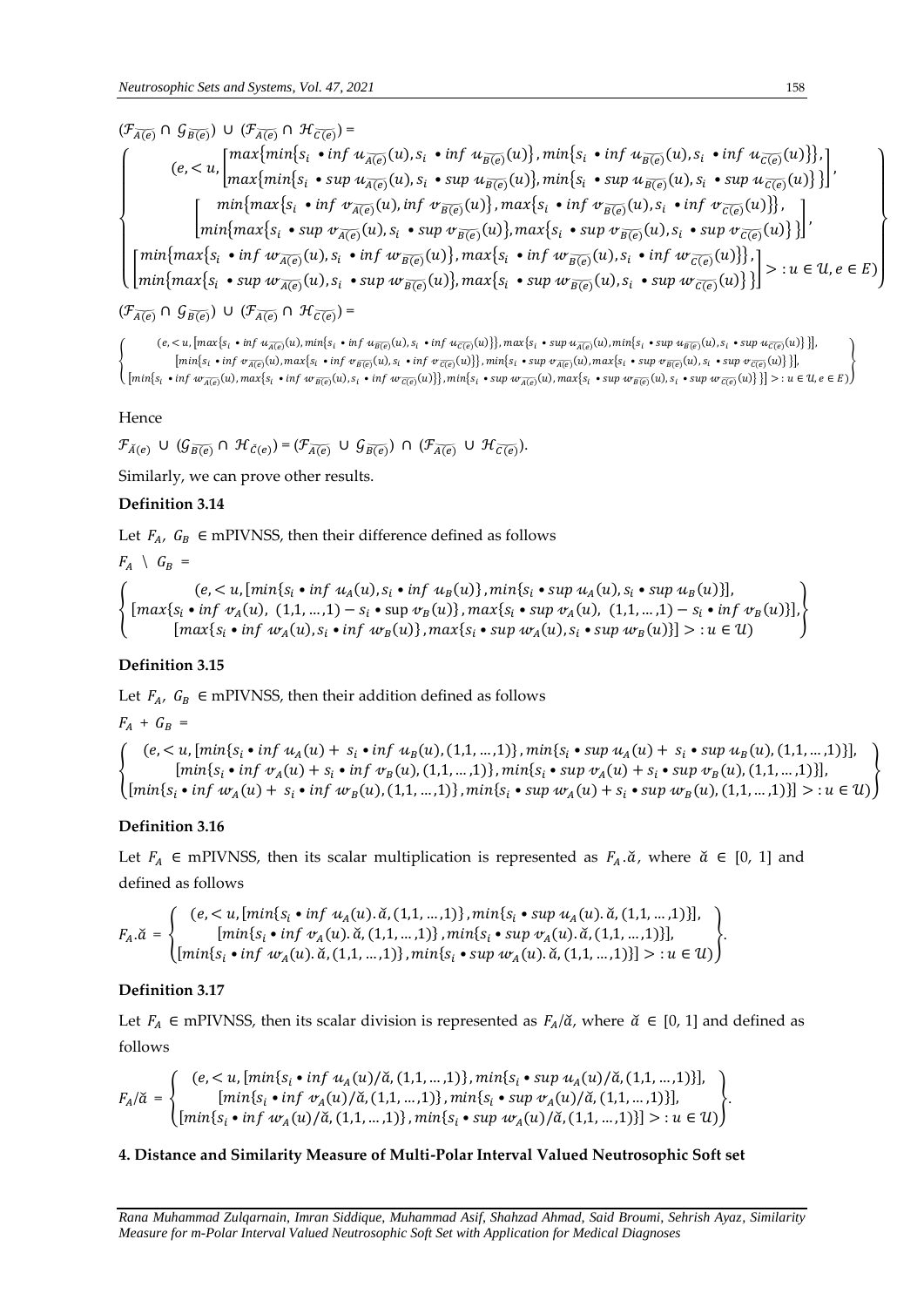In this section, we introduce the Hamming distance and Euclidean distance between two mPIVNSS and develop the similarity measure by using these distances.

## **Definition 4.1**

 $u$  and  $E$  are universal set and set of attributes respectively, assume mPIVNSS( $u$ ) represents the collection of all multi polar interval-valued neutrosophic soft sets. Suppose  $(\Phi_{\mathcal{F}}, E)$  and  $(\phi_{\mathcal{G}}, E) \in$ mPIVNSS and there exist a mapping  $\Phi_{\mathcal{F}}$ ,  $\varphi_{\mathcal{G}}$ :  $E \to m$ PIVNSS(U), then we define the distances between  $(\Phi_{\mathcal{F}},\; E)$  and  $(\phi_{\mathcal{G}},\; E)$  as follows

## **Hamming distance**

$$
d_H(\Phi_{\mathcal{F}}(e), \varphi_{\mathcal{G}}(e)) =
$$
\n
$$
\frac{1}{2m} \left\{ \sum_{i=1}^m \sum_{j=1}^p \left( \left| \ s_i \bullet u_{\Phi_{\mathcal{F}}}(u_j) - s_i \bullet u_{\varphi_{\mathcal{G}}}(u_j) \right| \right) + \left( \left| \ s_i \bullet v_{\Phi_{\mathcal{F}}}(u_j) - s_i \bullet v_{\varphi_{\mathcal{G}}}(u_j) \right| \right) + \left( \left| \ s_i \bullet u_{\Phi_{\mathcal{F}}}(u_j) - s_i \bullet v_{\varphi_{\mathcal{G}}}(u_j) \right| \right) \right\}
$$
\n
$$
(4.1)
$$

Where

$$
s_i \cdot u_{\Phi_{\mathcal{F}}}(u_j) = \frac{1}{2} \left( s_i \cdot \inf u_{\Phi_{\mathcal{F}}}(u_j) + s_i \cdot \sup u_{\Phi_{\mathcal{F}}}(u_j) \right)
$$
  
\n
$$
s_i \cdot v_{\Phi_{\mathcal{F}}}(u_j) = \frac{1}{2} \left( s_i \cdot \inf v_{\Phi_{\mathcal{F}}}(u_j) + s_i \cdot \sup v_{\Phi_{\mathcal{F}}}(u_j) \right)
$$
  
\n
$$
s_i \cdot w_{\Phi_{\mathcal{F}}}(u_j) = \frac{1}{2} \left( s_i \cdot \inf w_{\Phi_{\mathcal{F}}}(u_j) + s_i \cdot \sup w_{\Phi_{\mathcal{F}}}(u_j) \right)
$$
  
\n
$$
s_i \cdot u_{\phi_{\mathcal{G}}}(u_j) = \frac{1}{2} \left( s_i \cdot \inf u_{\phi_{\mathcal{G}}}(u_j) + s_i \cdot \sup u_{\phi_{\mathcal{G}}}(u_j) \right)
$$
  
\n
$$
s_i \cdot v_{\phi_{\mathcal{G}}}(u_j) = \frac{1}{2} \left( s_i \cdot \inf v_{\phi_{\mathcal{G}}}(u_j) + s_i \cdot \sup v_{\phi_{\mathcal{G}}}(u_j) \right)
$$
  
\n
$$
s_i \cdot w_{\phi_{\mathcal{G}}}(u_j) = \frac{1}{2} \left( s_i \cdot \inf w_{\phi_{\mathcal{G}}}(u_j) + s_i \cdot \sup w_{\phi_{\mathcal{G}}}(u_j) \right)
$$

### **Normalized Hamming distance**

$$
d_{NH}(\Phi_{\mathcal{F}}(e), \varphi_{\mathcal{G}}(e)) =
$$
\n
$$
\frac{1}{2mp} \left\{ \sum_{i=1}^{m} \sum_{j=1}^{p} \left( \left| S_i \bullet u_{\Phi_{\mathcal{F}}}(u_j) - S_i \bullet u_{\varphi_{\mathcal{G}}}(u_j) \right| \right) + \left( \left| S_i \bullet v_{\Phi_{\mathcal{F}}}(u_j) - S_i \bullet v_{\varphi_{\mathcal{G}}}(u_j) \right| \right) + \left( \left| S_i \bullet u_{\Phi_{\mathcal{F}}}(u_j) - S_i \bullet u_{\varphi_{\mathcal{G}}}(u_j) \right| \right) \right\}
$$
\n
$$
(4.2)
$$

# **Euclidean distance**  $d_E(\Phi_{\mathcal{F}}(e), \varphi_{\mathcal{G}}(e)) =$

$$
\left(\frac{1}{2m}\left\{\sum_{i=1}^{m}\sum_{j=1}^{p}\left(|s_i\bullet u_{\Phi_{\mathcal{F}}}(u_j)-s_i\bullet u_{\phi_{\mathcal{G}}}(u_j)|\right)^2+\left(|s_i\bullet v_{\Phi_{\mathcal{F}}}(u_j)-s_i\bullet v_{\phi_{\mathcal{G}}}(u_j)|\right)^2+\right)\right\}^{\frac{1}{2}}\right)
$$
\n
$$
\left(|s_i\bullet w_{\Phi_{\mathcal{F}}}(u_j)-s_i\bullet w_{\phi_{\mathcal{G}}}(u_j)|\right)^2\tag{4.3}
$$

#### **Normalized Euclidean distance**

$$
d_{NE}(\Phi_{\mathcal{F}}(e), \varphi_{\mathcal{G}}(e)) =
$$
\n
$$
\left(\frac{1}{2mp}\left\{\sum_{i=1}^{m}\sum_{j=1}^{p}\left(|s_{i} \cdot u_{\Phi_{\mathcal{F}}}(u_{j}) - s_{i} \cdot u_{\varphi_{\mathcal{G}}}(u_{j})|\right)^{2} + \left(|s_{i} \cdot v_{\Phi_{\mathcal{F}}}(u_{j}) - s_{i} \cdot v_{\varphi_{\mathcal{G}}}(u_{j})|\right)^{2} + \right\}\right)^{\frac{1}{2}}
$$
\n
$$
(4.4)
$$

## **Weighted distance**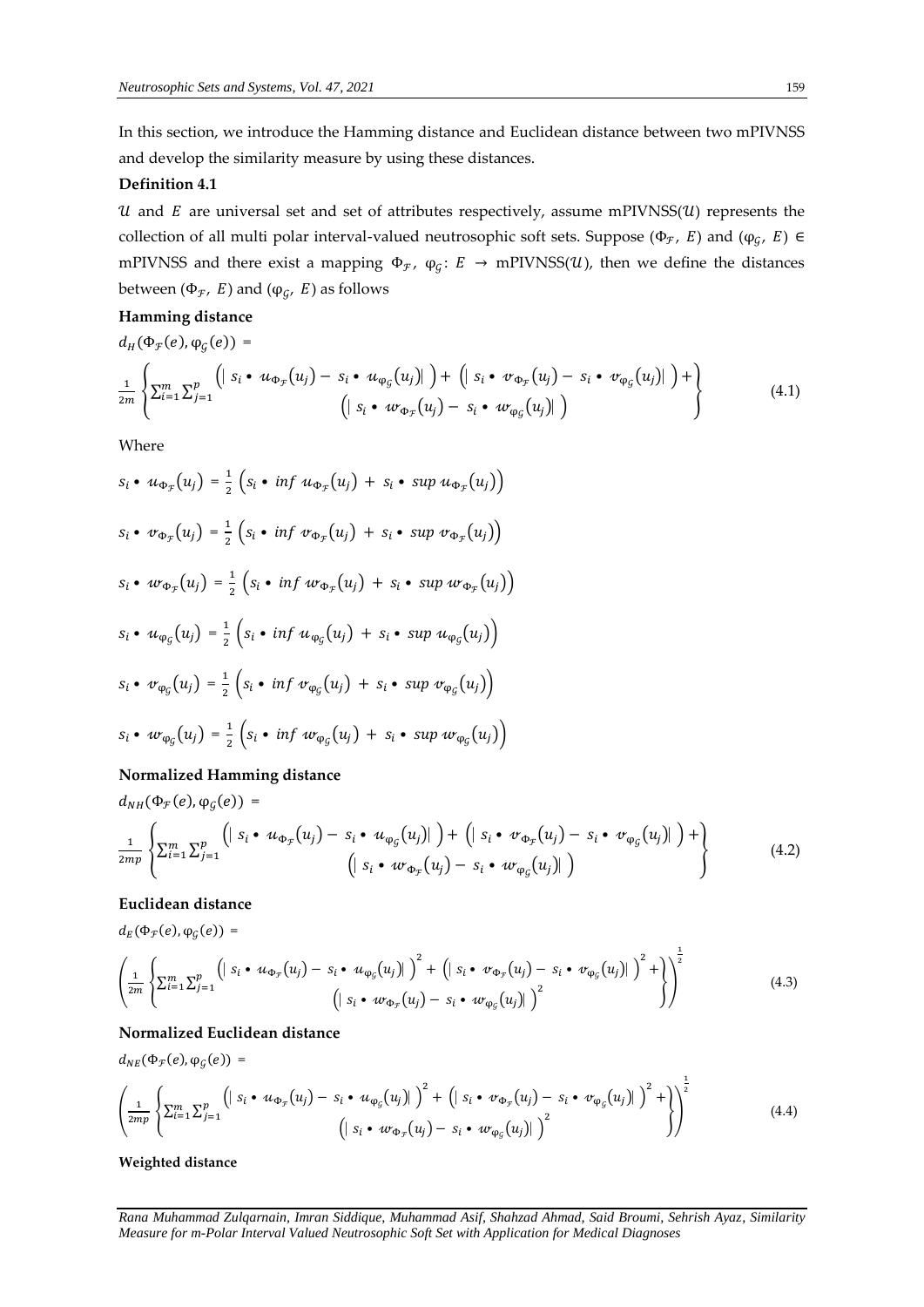$d^w(\Phi_{\mathcal{F}}(e), \varphi_{\mathcal{G}}(e)) =$ 

$$
\left(\frac{1}{2m}\left\{\sum_{i=1}^{m}\sum_{j=1}^{p}w_{i}\left\{\left(|s_{i}\bullet u_{\Phi_{\mathcal{F}}}(u_{j})-s_{i}\bullet u_{\phi_{\mathcal{G}}}(u_{j})|\right)^{r}+\left(|s_{i}\bullet v_{\Phi_{\mathcal{F}}}(u_{j})-s_{i}\bullet v_{\phi_{\mathcal{G}}}(u_{j})|\right)^{r}+\right\}\right\}\right)^{\frac{1}{r}}\tag{4.5}
$$

Where  $r > 0$  and  $w = (w_1, w_2, w_3, ..., w_n)^T$  be a weight vector of  $e_i$   $(i = 1, 2, 3, ..., n)$ . If  $r = 1$  and  $r$ = 2, then equation 4.5 becomes the weighted hamming and weighted euclidean distances respectively.

## **Definition 4.2**

 $u$  and  $E$  are universal set and set of attributes respectively and (Φ $_F$ , E), (φ $_G$ , E) are two mIVNSS( $u$ ). Then similarity measure based on definition 4.1 between (Φ $_{\mathcal{F}}$ , E) and (φ $_{\mathcal{G}}$ , E) defined as follows

$$
S(\Phi_{\mathcal{F}}, \ \varphi_{\mathcal{G}}) = \frac{1}{1 + d(\Phi_{\mathcal{F}}, \varphi_{\mathcal{G}})}\tag{4.6}
$$

Another similarity measure between ( $\Phi_{\mathcal{F}}$ , E) and ( $\phi_{\mathcal{G}}$ , E) defined as

$$
S(\Phi_{\mathcal{F}}, \ \varphi_{\mathcal{G}}) = e^{-\beta d(\Phi_{\mathcal{F}}, \varphi_{\mathcal{G}})} \tag{4.7}
$$

Where  $\beta$  is a steepness measure and a positive real number.

#### **Definition 4.3**

 $u$  and  $E$  are universal set and set of attributes respectively and (Φ $_F$ , E), (φ $_G$ , E) are two mIVNSS( $u$ ). Then the following distances between (Φ $_F$ , E) and (φ $_G$ , E) defined as follows

$$
d(\Phi_{\mathcal{F}}(e), \varphi_{\mathcal{G}}(e)) = \left(\frac{1}{2m} \left\{ \sum_{i=1}^{m} \sum_{j=1}^{p} \left( \mid s_{i} \cdot u_{\Phi_{\mathcal{F}}}(u_{j}) - s_{i} \cdot u_{\varphi_{\mathcal{G}}}(u_{j}) \mid \right)^{r} + \left( \mid s_{i} \cdot v_{\Phi_{\mathcal{F}}}(u_{j}) - s_{i} \cdot v_{\varphi_{\mathcal{G}}}(u_{j}) \mid \right)^{r} + \right) \right\}^{2}
$$
\n
$$
\left( \mid s_{i} \cdot w_{\Phi_{\mathcal{F}}}(u_{j}) - s_{i} \cdot w_{\varphi_{\mathcal{G}}}(u_{j}) \mid \right)^{r}
$$
\n
$$
(4.8)
$$

And

 $d(\Phi_{\mathcal{F}}(e), \varphi_{\mathcal{G}}(e)) =$ 

$$
\left(\frac{1}{2mp}\left\{\sum_{i=1}^{m}\sum_{j=1}^{p}\left(|s_{i}\bullet u_{\Phi_{\mathcal{F}}}(u_{j})-s_{i}\bullet u_{\phi_{\mathcal{G}}}(u_{j})|\right)^{r}+\left(|s_{i}\bullet v_{\Phi_{\mathcal{F}}}(u_{j})-s_{i}\bullet v_{\phi_{\mathcal{G}}}(u_{j})|\right)^{r}+\right)\right\}^{\frac{1}{r}}
$$
\n
$$
\left(|s_{i}\bullet w_{\Phi_{\mathcal{F}}}(u_{j})-s_{i}\bullet w_{\phi_{\mathcal{G}}}(u_{j})|\right)^{r}
$$
\n
$$
(4.9)
$$

Where  $r > 0$ , equations 4.8 and 4.9 reduced to 4.1 and 4.2 respectively, if  $r = 1$ . Similarly, if  $r = 2$ then equations 4.8 and 4.9 reduced to 4.3 and 4.4 respectively.

#### **Definition 4.4**

Similarity measure between two mIVNSS ( $\Phi_{\mathcal{F}}$ , E) and ( $\varphi_{\mathcal{G}}$ , E) based on the weighted distance of (Φ $_F$ , E) and (φ $_G$ , E) defined as follows

$$
S(\Phi_{\mathcal{F}}, \ \varphi_{\mathcal{G}}) = \frac{1}{1 + d^W(\Phi_{\mathcal{F}}, \varphi_{\mathcal{G}})}
$$
(4.10)

#### **Definition 4.5**

Let  $\Phi_{\mathcal{F}}$  and  $\phi_{\mathcal{G}}$  are mPIVNSS over the universal set, then  $\Phi_{\mathcal{F}}$  and  $\phi_{\mathcal{G}}$  are said to be  $\alpha$  – similar if and only if  $S_{mPIVNSS}(\Phi_{\mathcal{F}}, \varphi_{\mathcal{G}}) \ge \alpha$  for  $\alpha \in (0, 1)$ . If  $S_{mPIVNSS}(\Phi_{\mathcal{F}}, \varphi_{\mathcal{G}}) > \frac{1}{2}$  $\frac{1}{2}$ , then we can say that  $\Phi_{\mathcal{F}}$  and  $\varphi_{\mathcal{G}}$  are significantly similar.

#### **5. Applications of Similarity Measures of mPIVNSS in Medical Diagnoses**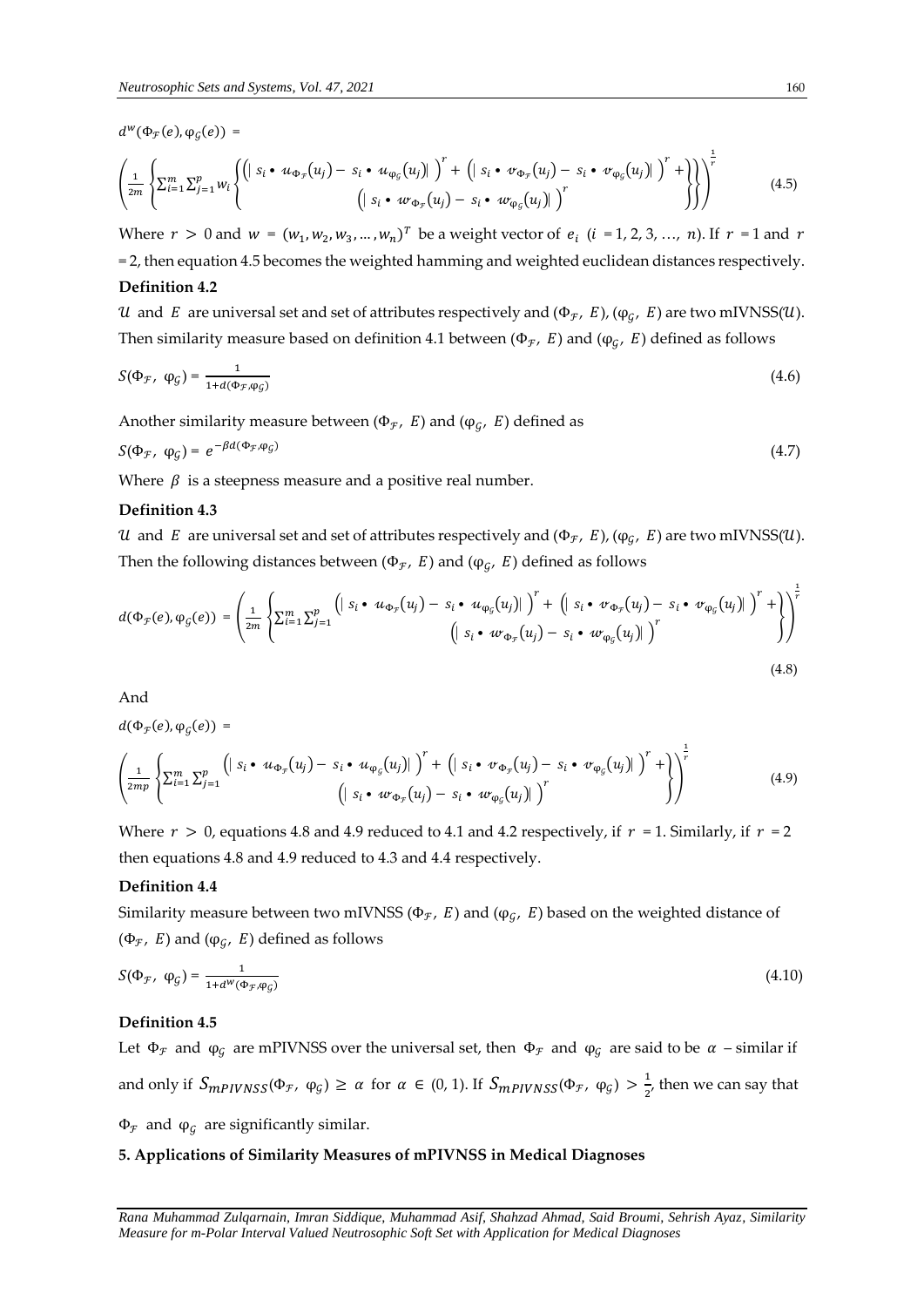In this section, we proposed the algorithm for mPIVNSS by using developed similarity measures. We also used the proposed methods for medical diagnoses.

*5.1. Application of Similarity Measure in Medical Diagnoses*

We develop the algorithm of mPIVNSS for similarity measure and used the developed similarity measure for medical diagnoses by using the proposed algorithm.

5.1.1. Algorithm for Similarity Measure of mPIVNSS

**Step 1.** Pick out the set containing parameters.

**Step 2.** Construct the mPIVNSS according to experts.

**Step 3.** Construct mPIVNSS  $\varphi_{\mathcal{G}}^{t}$  for the evaluation of different decision-makers, where t = 1, 2,...,m.

**Step 4.** Find the distance between two mPIVNSS by using the distance formula.

 $d_{mPIVNSS}^H(\Phi_{\mathcal{F}}(e),\phi_{\mathcal{G}}(e))$ =

$$
\frac{1}{2m}\left\{\sum_{i=1}^m\sum_{j=1}^p\left(\left|s_i\bullet u_{\Phi_{\mathcal{F}}}(u_j)-s_i\bullet u_{\phi_{\mathcal{G}}}(u_j)\right|\right)+\left(\left|s_i\bullet v_{\Phi_{\mathcal{F}}}(u_j)-s_i\bullet v_{\phi_{\mathcal{G}}}(u_j)\right|\right)+\right\}
$$
\n
$$
\left(\left|s_i\bullet w_{\Phi_{\mathcal{F}}}(u_j)-s_i\bullet w_{\phi_{\mathcal{G}}}(u_j)\right|\right)
$$

**Step 5.** Compute the similarity measure between two mPIVNSS by utilizing the following formula

$$
S_{mPIVNSS}(\Phi_{\mathcal{F}},\ \varphi_{\mathcal{G}})=\tfrac{1}{1+d(\Phi_{\mathcal{F}},\varphi_{\mathcal{G}})}
$$

**Step 6.** Analyze the result.

#### *5.2. Problem Formulation and Application of Similarity Measure of mPIVNSS For Disease Diagnoses*

The general proposed algorithm can be used in diagnosis complications, then we are giving one numerical example containing way out those diagnosis problems in the general lighted of scientific discipline. This planned algorithm may be obtained from immoderate medical disease diagnosis complications. We consider typhoid disease as a diagnosis problem, so whether a well-advised patient has typhoid or not, as many containing the overall signs and symptoms of typhoid are going to be compatible as well as other diseases such as malaria. For a verbal description of the disease, we tend dispensed similarity measures along the mPIVNSS structure to attain an insured person as well as high-fidelity consequences. The general m-polar anatomical structure offers us a record of medical experts rating for the extraordinary disease.

#### 5.2.1. Application of Similarity Measure

Now we assume the universal set as follows  $\mathcal{U} = \{u_1 = \text{typhoid}, u_2 = \text{not typhoid}\}$  and E be a set of parameters which consist of symptoms of typhoid disease such as  $E = \{x_1 = flu, x_2 = body \,\text{pain}, x_3 = blu\}$ = headache}. Assume  $\mathcal F$  and  $\mathcal G \subseteq E$ , then we construct the 3-PIVNSS of  $\mathcal F$  and  $\mathcal G$  such as  $\Phi_{\mathcal F}(x)$  and  $\varphi_{\mathcal{G}}(x)$  according to experts given as follows.

| Table 3: 3-PIVNSS of $\mathcal{F}_{\breve{A}}$ according to experts |  |
|---------------------------------------------------------------------|--|
|---------------------------------------------------------------------|--|

| $\Phi_{\mathcal{F}}(x)$ | $x_{1}$                                                                                                                                                                                                            | x,                            |
|-------------------------|--------------------------------------------------------------------------------------------------------------------------------------------------------------------------------------------------------------------|-------------------------------|
| $\mathbf{u}_1$          | $\binom{([.5, .8], [.2, .5], [.1, .2]), ([.3, .5], [.1, .3], [.2, .4]),}{([.6, .9], [.7, .8], [.8, 1])}$ $\binom{([.2, .4], [.3, 0.4], [.1, .3]), ([.2, .5], [.1, .6], [.1, .3]),}{([.6, .9], [.7, .8], [.8, 1])}$ |                               |
|                         |                                                                                                                                                                                                                    | ([.8, 1], [.6, .9], [.6, .7]) |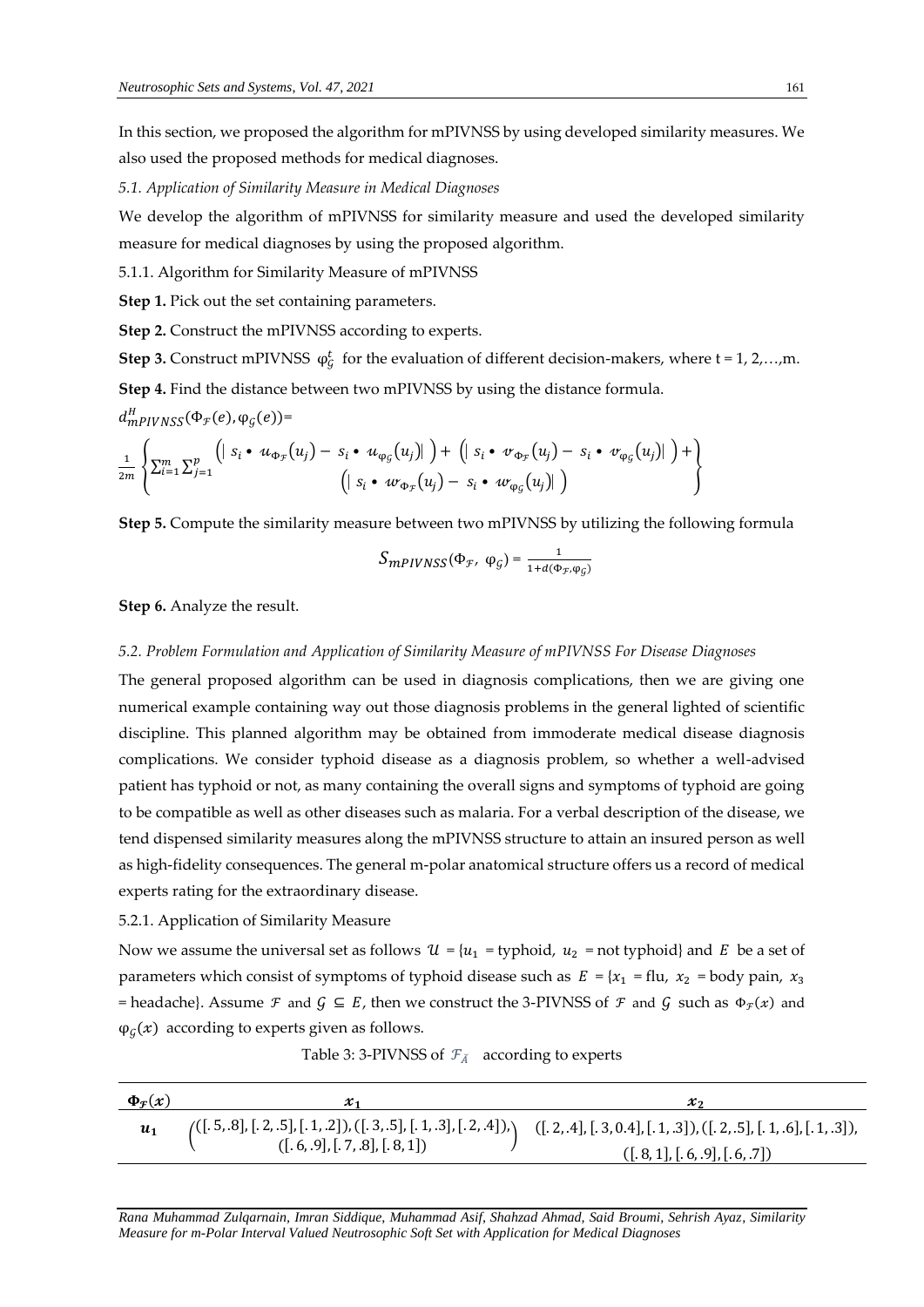| $([.3, .6], [.1, .6], [.3, .4]), ([0, .2], [.1, .4], [.3, .5]),$ | $([.2, .5], [.2, .3], [.5, .6]), ([.3, .5], [.1, .5], [.5, .8]),$ |
|------------------------------------------------------------------|-------------------------------------------------------------------|
| ([.5, .9], [.3, .8], [.5, .8])                                   | ([.6, 9], [.5, .8], [.6, .9])                                     |

Table 4: 3-PIVNSS of  $\mathcal{G}_{\breve{B}}$  according to experts

| $\varphi_{\mathcal{G}}(x)$                                                                                                        | $x_1$                                                                       | $x_2$                                                              |  |  |
|-----------------------------------------------------------------------------------------------------------------------------------|-----------------------------------------------------------------------------|--------------------------------------------------------------------|--|--|
| $u_1$                                                                                                                             | $([.4, .8], [.3, 0.6], [.2, .5]), ([.2, .7], [.3, .4], [.4, .6]),$          | $([.1, .6], [.5, 0.7], [.1, .2]), ([.3, .4], [.2, .5], [.2, .5]),$ |  |  |
|                                                                                                                                   | ([.7, .8], [.4, .9], [.5, 1])                                               | ([.5, .9], [.7, .8], [.4, .6])                                     |  |  |
| $u_2$                                                                                                                             | $([.2, .7], [.3, .5], [.2, .6]), ([.1, .3], [.2, .5], [.2, .7]),$           | $([.1, .6], [.1, .5], [.4, .8]), ([.3, .6], [.3, .4], [1, 1]),$    |  |  |
|                                                                                                                                   | ([.4, .9], [.4, .7], [.5, .8])                                              | ([.5, .9], [.3, .7], [.1, .8])                                     |  |  |
| Now we compute distances between $\Phi_{\mathcal{F}}(x)$ and $\varphi_{\mathcal{G}}(x)$ by using definition 4.1 given as follows. |                                                                             |                                                                    |  |  |
|                                                                                                                                   | $d_{3-PIVNSS}^H(\Phi_F(e), \phi_G(e)) = 0.55$                               |                                                                    |  |  |
| $d_{3-pIVNSS}^{NH}(\Phi_{\mathcal{F}}(e), \varphi_{G}(e)) = 0.275$                                                                |                                                                             |                                                                    |  |  |
| $d_{3-PIVNSS}^{E}(\Phi_{\mathcal{F}}(e), \varphi_{G}(e)) = 0.31111$                                                               |                                                                             |                                                                    |  |  |
| $d_{3-PIVNSS}^{NE}(\Phi_F(e), \phi_G(e)) = 0.22$                                                                                  |                                                                             |                                                                    |  |  |
| Now by using the above-calculated distances we will find the similarity measure between $\Phi_{\mathcal{F}}(e)$ as                |                                                                             |                                                                    |  |  |
| well as $\varphi_G(e)$ given as follows                                                                                           |                                                                             |                                                                    |  |  |
| $S_{3-PIVNSS}^H$ ( $\Phi_{\mathcal{F}}$ , $\varphi_G$ ) = 0.6452 > 0.5                                                            |                                                                             |                                                                    |  |  |
|                                                                                                                                   | $S_{3-pIVNSS}^{NH}$ ( $\Phi_{\mathcal{F}}$ , $\varphi_{G}$ ) = 0.7843 > 0.5 |                                                                    |  |  |
|                                                                                                                                   | $S_{3-pIVNSS}^{E}$ ( $\Phi_{\mathcal{F}}$ , $\varphi_{G}$ ) = 0.7627 > 0.5  |                                                                    |  |  |

According to the above calculation analyze that  $S_{3-PIVNSS}(\Phi_{\mathcal{F}}, \varphi_{\mathcal{G}}) \ge 0.5$ , so 3-PIVNSS of  $\Phi_{\mathcal{F}}$  and  $\varphi$  are significantly similar which shows that the patient suffering from typhoid.

## **6. Conclusion**

 $S_{3-pIVNSS}^{NE}$  ( $\Phi_{\mathcal{F}}$ ,  $\varphi_{\mathcal{G}}$ ) = 0.8197 > 0.5

In this article, we studied IVNSS and proposed the idea of mPIVNSS with some basic operations and properties. We use attributes and numerical examples to develop some basic operators. By using Hamming distance and Euclidean distance and their characteristics, a distance-based mPIVNSS similarity measure was also developed in this research. By using the presented distance-based similarity measure, a decision-making method has been developed for mPIVNSS. Finally, the developed technique has been used in medical diagnosis. In the future, the concept of mIVPNSS will be extended to neutrosophic fuzzy soft sets, interval-valued neutrosophic fuzzy soft sets, m-polar neutrosophic fuzzy soft sets, m-polar interval neutrosophic fuzzy soft sets, etc., and will be used to solve different real-life Problems, such as medical diagnosis, decision making, etc.

#### **References**

- 1. Zadeh, L.A. Fuzzy Sets. *Information and Control*. **1965,** *8*, 338–353.
- 2. Atanassov, K. Intuitionistic Fuzzy Sets. *Fuzzy Sets and Systems.* **1986**, *20,* 87–96.
- 3. Molodtsov, D. Soft Set Theory First Results. *Computers & Mathematics with Applications.* **1999**, *37*, 19–31.
- 4. Zulqarnain, R.M.; Xin, X.L,; Saqlain.; Khan, W.A. TOPSIS Method Based on the Correlation Coefficient of Interval-Valued Intuitionistic Fuzzy Soft Sets and Aggregation Operators with Their Application in Decision-Making, Journal of Mathematics, Volume 2021, Article ID 6656858, 16 pages, https://doi.org/10.1155/2021/6656858.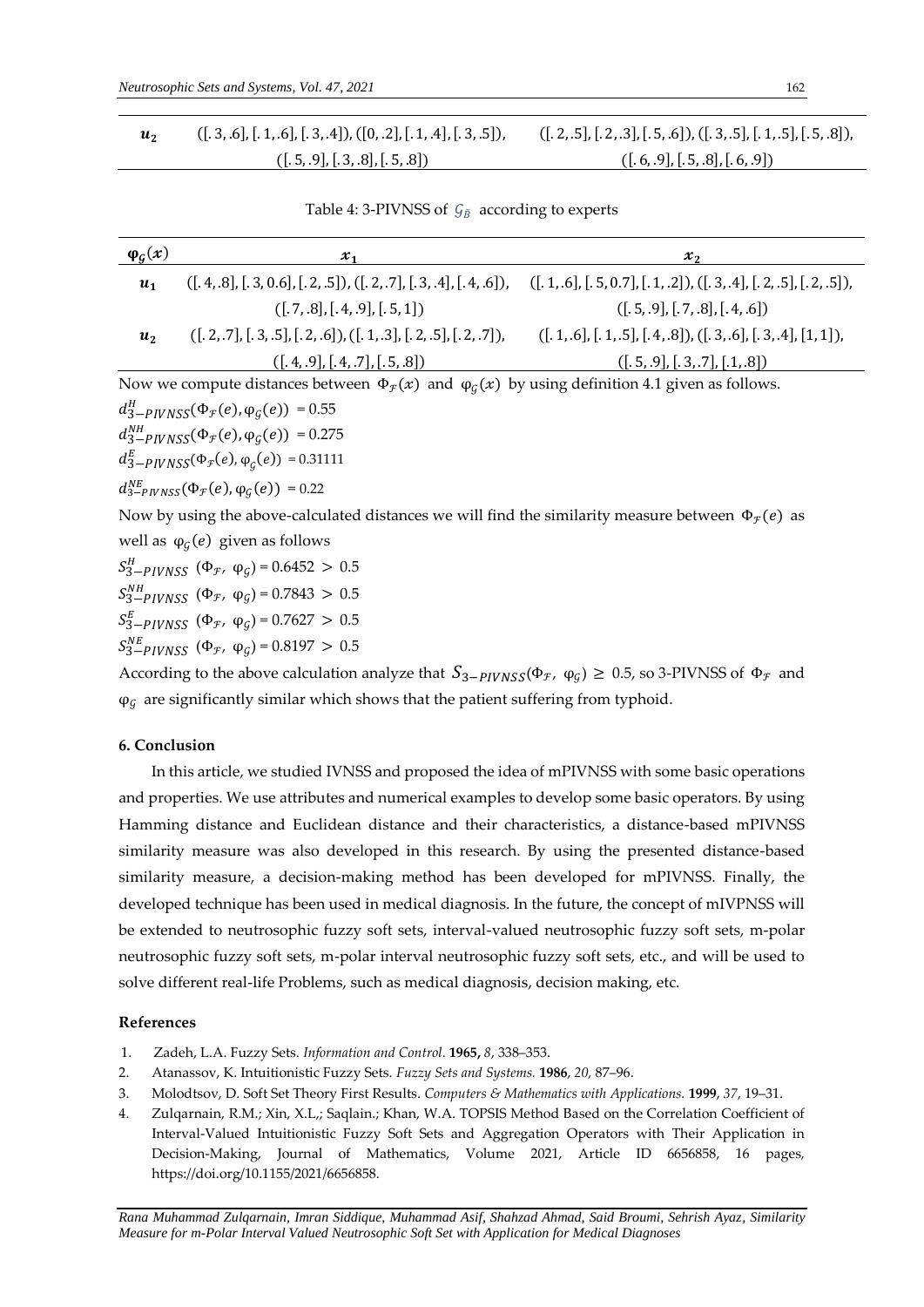- 5. Maji, P.K.; Biswas, R.; Roy, A.R. Soft set theory. *Computers and Mathematics with Applications.* **2003,** *45(4–5)*, 555–562.
- 6. Maji, P.K.; Roy, A.R.; Biswas, R. An Application of Soft Sets in A Decision Making Problem. *Computers and Mathematics with Applications*. **2002,** *44*, 1077–1083.
- 7. Smarandache, F. Neutrosophic set a generalization of intuitionistic fuzzy sets. *International Journal of Pure and Applied Mathematics*, **2005**, *24(3)*, 287–297.
- 8. Maji, P.K.; Roy, A.R.; Biswas, R. An Application of Soft Sets in A Decision Making Problem. *Computers and Mathematics with Applications*. **2002,** *44*, 1077–1083.
- 9. Ali, M.I.; Feng, F.; Liu, X.; Keun, W.; Shabir, M. On some new operations in soft set theory. *Computers and Mathematics with Applications*. **2009**, *57(9)*, 1547–1553.
- 10. Sezgin, A.; Atagun, A.O. On operations of soft sets. *Computers and Mathematics with Applications*. **2011**, *61(5)*, 1457–1467.
- 11. Çağman, N.; Enginoğlu, S. Soft matrix theory, and its decision making. *Computers and Mathematics with Applications.* **2010,** *59(10)*, 3308–3314.
- 12. Çağman, N.; Enginoğlu, S. Soft set theory and uni int decision making. *European Journal of Operational Research*. **2010,** *207*, 848–855.
- 13. Atag, O.; Ayg, E. Difference Operations of Soft Matrices with Applications in Decision Making *Punjab University Journal of Mathematics*. **2019,** *51(3)*, 1–21.
- 14. Zulqarnain, R.M,; Xin, X.L,; Siddique, I;, Asghar Khan, W.; Yousif, M. A. TOPSIS Method Based on Correlation Coefficient under Pythagorean Fuzzy Soft Environment and Its Application towards Green Supply Chain Management. Sustainability 2021, 13, 1642. https://doi.org/10.3390/su13041642.
- 15. Zulqarnain, R.M,; Xin, X.L,; Garg H.; Siddique, I;, Asghar Khan, W, Aggregation operators of pythagorean fuzzy soft sets with their application for green supplier chain management, Journal of Intelligent and Fuzzy Systems, (2021) 40 (3), 5545-5563. DOI: 10.3233/JIFS-202781.
- 16. Maji, P.K. Neutrosophic soft set. *Annals of Fuzzy Mathematics and Informatics*. **2013,** *5(1)*, 157–168.
- 17. Karaaslan, F. Possibility neutrosophic soft sets and PNS-decision making method. *Applied Soft Computing Journal*. **2016***, 54*, 403–414.
- 18. Broumi, S. Generalized Neutrosophic Soft Set. *International Journal of Computer Science*, *Engineering and Information Technology*. **2013,** *3(2)*, 17–30.
- 19. Deli, I.; Şubaş, Y. A ranking method of single valued neutrosophic numbers and its applications to multiattribute decision making problems. *Int. J. Mach. Learn. & Cyber.* **2017**, *8*, 1309–1322.
- 20. Wang, H.; Smarandache, F.; Zhang, Y. Single valued neutrosophic sets. *Int. J. Gen. Syst*, **2013**, *42*, 386–394.
- 21. Ye, J. A multicriteria decision-making method using aggregation operators for simplified neutrosophic sets. *Journal of Intelligent and Fuzzy Systems.* **2014,** *26*, 2459–2466.
- 22. Anjan, M.; Rakhal, D, Neutrosophic Bipolar Vague Soft Set and Its Application to decision Making Problems Neutrosophic sets and sysyems, 2020 (32), 410-425.
- 23. Zulqarnain, R.M.; Xin, X.L.; Saqlain, M.; Smarandache, F.; Ahamad, M.I, An integrated model of Neutrosophic TOPSIS with application in Multi-Criteria Decision-Making Problem. Neutrosophic Sets and Systems, 40,118-133, (2021).
- 24. Zulqarnain, R. M, Xin, X. L., Saeed, M., Smarandache, F., Ahmad, N. Generalized Neutrosophic TOPSIS to Solve Multi-Criteria Decision-Making Problems, Neutrosophic Sets and Systems, 38, 276-292, (2020).
- 25. Hashmi, M.R.; Riaz, M.; Smarandache, F. m-Polar Neutrosophic Topology with Applications to Multi criteria Decision-Making in Medical Diagnosis and Clustering Analysis. *Int. J. Fuzzy Syst*, **2019,** Dec (2019).
- 26. Garg, H. An improved cosine similarity measure for intuitionistic fuzzy sets and their applications to decision-making process. *Hacettepe Journal of Mathematics and Statistics*. 2018, 47(6), 1578-1594.
- 27. Garg, H.; Kumar, K. An advanced study on the similarity measures of intuitionistic fuzzy sets based on the set pair analysis theory and their application in decision making. *Soft Computing*. 2018, [https://doi.org/10.1007/s00500-018-3202-1.](https://doi.org/10.1007/s00500-018-3202-1)
- 28. Nguyen, X.T.; Nguyen, V.D.; Nguyen, V.H.; Garg, H. Exponential similarity measures for Pythagorean fuzzy sets and their applications to pattern recognition and decision-making process. *Complex & Intelligent Systems*, 2019, 5, 217–228.
- 29. Peng, X.; Garg, H. Multiparametric similarity measures on Pythagorean fuzzy sets with applications to pattern recognition. *Applied Intelligence*. 2019, https://doi.org/10.1007/s10489-019-01445-0.